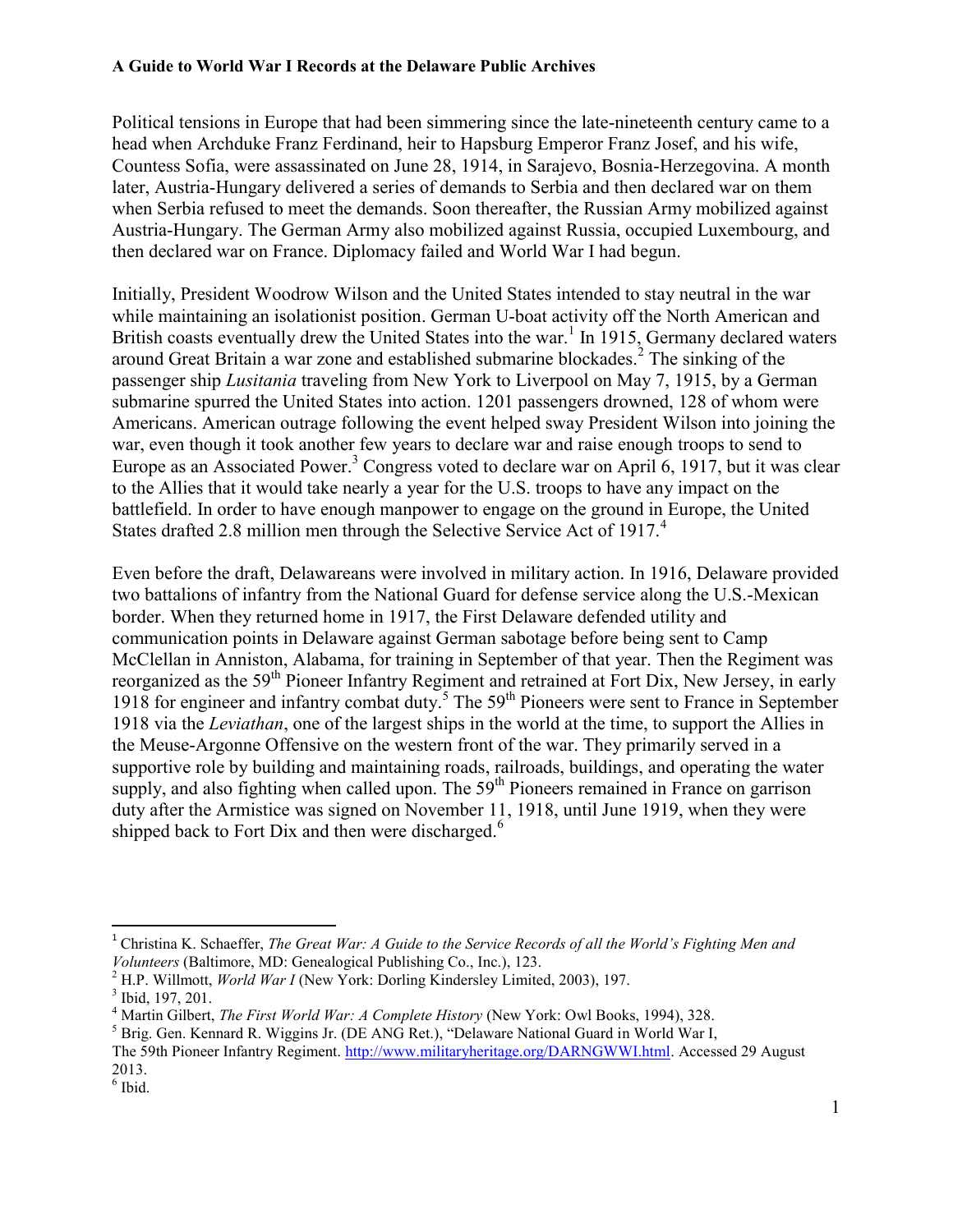All told, 270 Delawareans lost their lives in World War I.<sup>7</sup> The war was often referred to as The Great War since it was unlike any conflict that had ever seen before. At least 8 million men died in the fighting, and countless others were injured or permanently disabled. Those who came of age during World War I became known as the "Lost Generation" because so many were killed or injured. $8$ 

The finding aid that follows highlights the collections in the Delaware Public Archives that contain records pertaining to World War I. For assistance in accessing any of the records please contact the Research Room staff at the Delaware Public Archives.

 $\overline{\phantom{a}}$ 

<sup>7</sup> Joseph Hickey, "Race and War in Delaware: The Story of Delaware's African American Veterans of World War I," (MA thesis, University of Delaware, 2005), 41.

<sup>8</sup> Willmott, 306-307.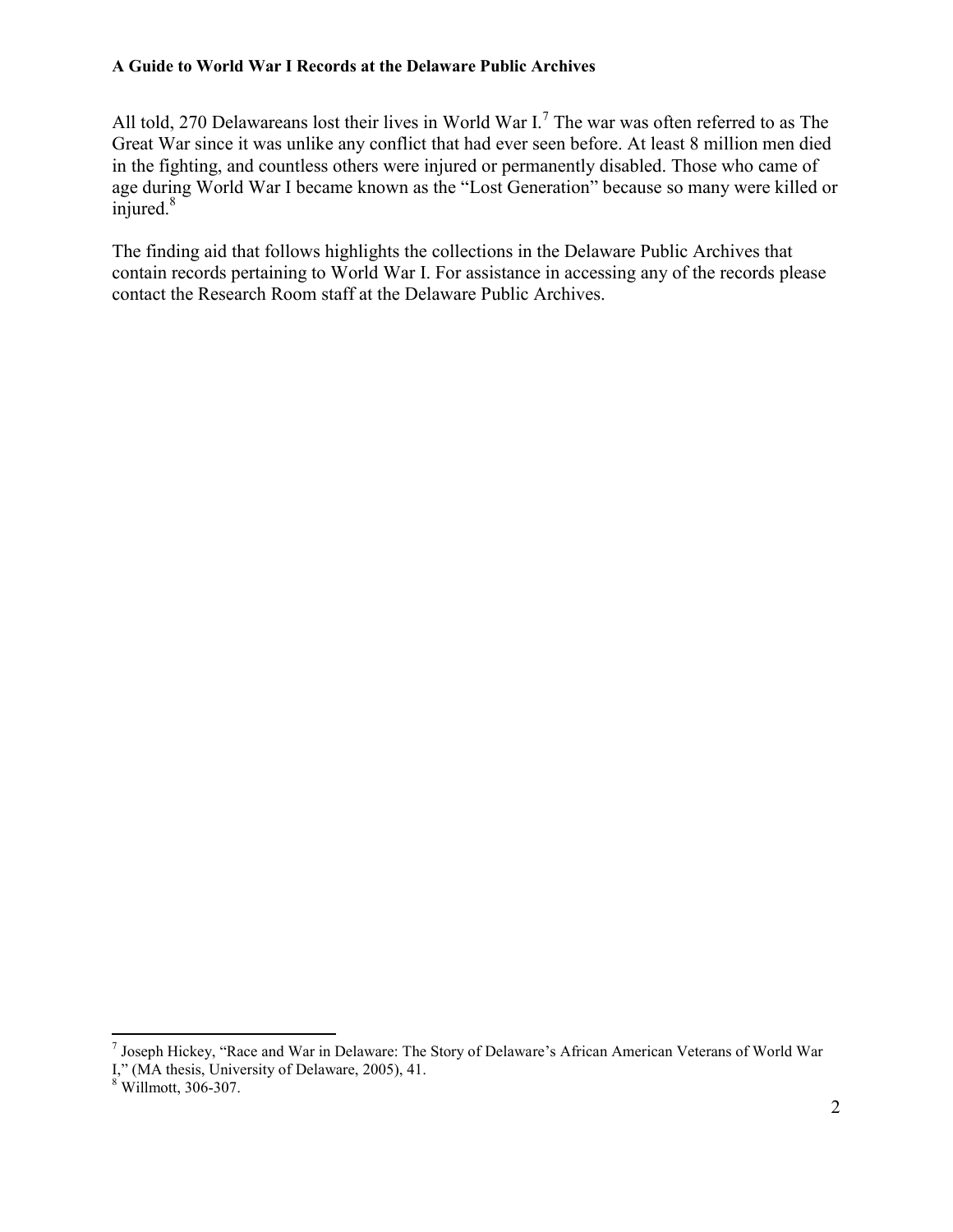# **Contents**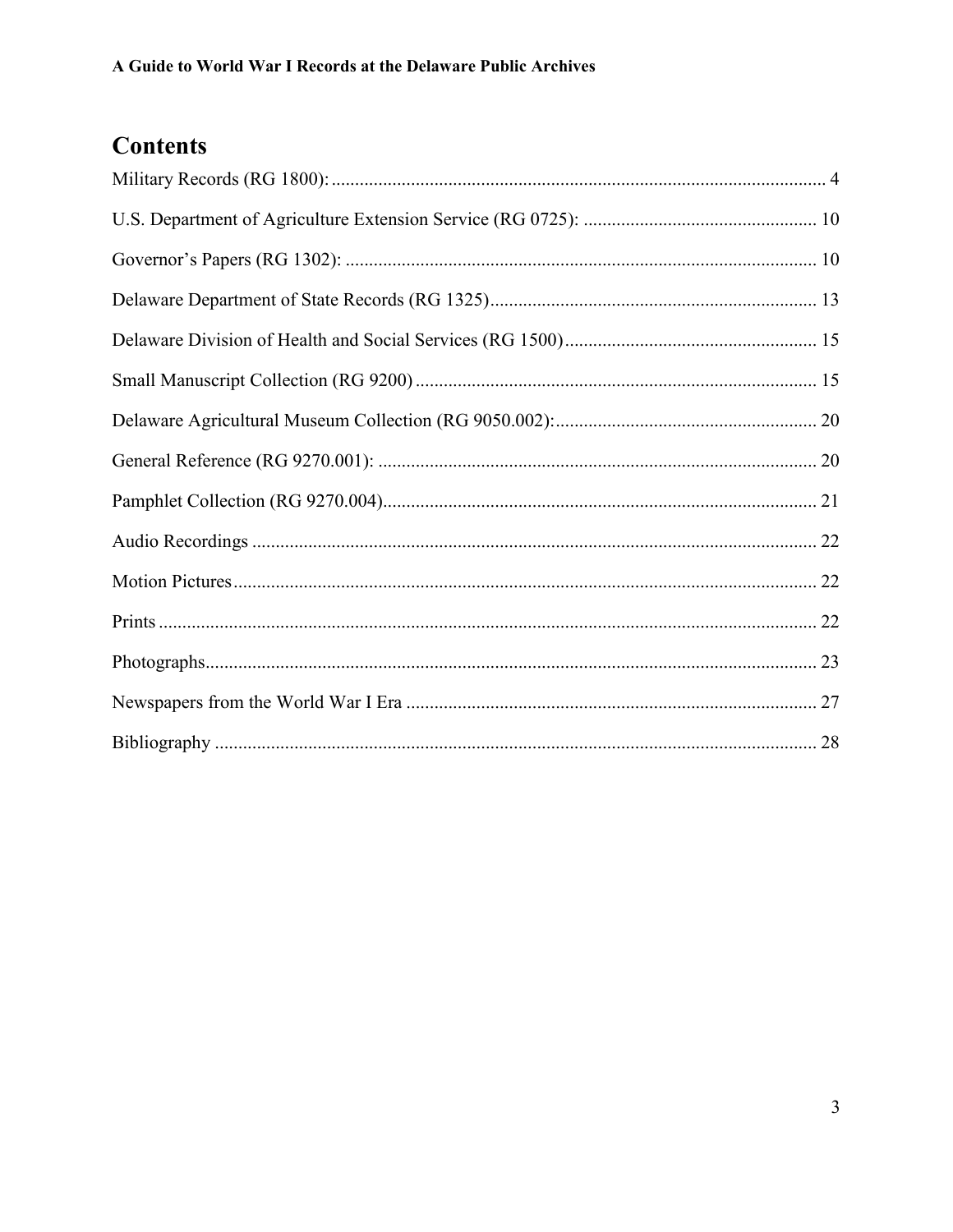## <span id="page-3-0"></span>**Military Records (RG 1800)**

**Title:** Regional Transportation Accounts **Record Group:** 1800.004 **Span Dates:** 1909-1918 **Creator:** Military **Bulk Dates:** 1909-1911, 1917-1918 **Extent** 0.85 linear feet, 1 bound volume **Barcode:** 390325

**Summary:** Record of financial accounts for transporting military personnel and tabulation of Delawareans drafted from various draft boards for World War I. First section shows date, name of officer, number of tickets for transportation issued, number returned, number used and remarks. Most transportation purchases were tickets for the Wilmington, New Castle and Southern Railway Company and the Wilmington and Philadelphia Traction Company.

The second section of the volume contains information on inductees that include the barcode/serial number of camp, local draft board number, date of entry, general number of inductees, number of deserters, number of physical rejections, number discharged for other reasons and total number credited for being inducted. Second section appears to be a completely different purpose from what the volume was initially intended for.

**Arrangement:** Chronological by date of entry.

**Note:** Volume shares box with RG 1800.005: Delaware National Guard Historical and Pictorial Review.

**Title:** World War I Inductee Record Books

**Record Group:** 1800.049

**Span Dates:** 1917-1919

**Creator:** Delaware National Guard

**Extent:** 4 volumes, 2-0.41 boxes, 1-0.24 box

**Barcodes:** 390446, 390459, 390330

- **Summary:** Record of Delaware inductees during World War I. Shows order number, name of inductee, red ink (serial) number, reporting date, date forwarded to mobilization camp, entries of mobilization camp, occupation and draft classification
- **Arrangement:** Arranged by county of residence and the City of Wilmington. Thereunder no apparent arrangement.
	- 1. Box 1 (Barcode 390330): 2 folders, 1 volume:
		- Folder 1: Military-World War I Inductees, Sussex Co. 1917-1919.
		- Folder 2: Military-World War I Inductees, Kent Co. 1917-1919.
		- Bound volume: World War I Inductees into General Military Service (Voluntary and Individual Inductions). 1917-1919
	- 2. Box 2 (Barcode 390446): Facsimiles of lists of inductions from Wilmington Draft Board numbers 1-4.
	- 3. Box 3 (Barcode 390590): World War 1 Record of Inductions 1917-1919.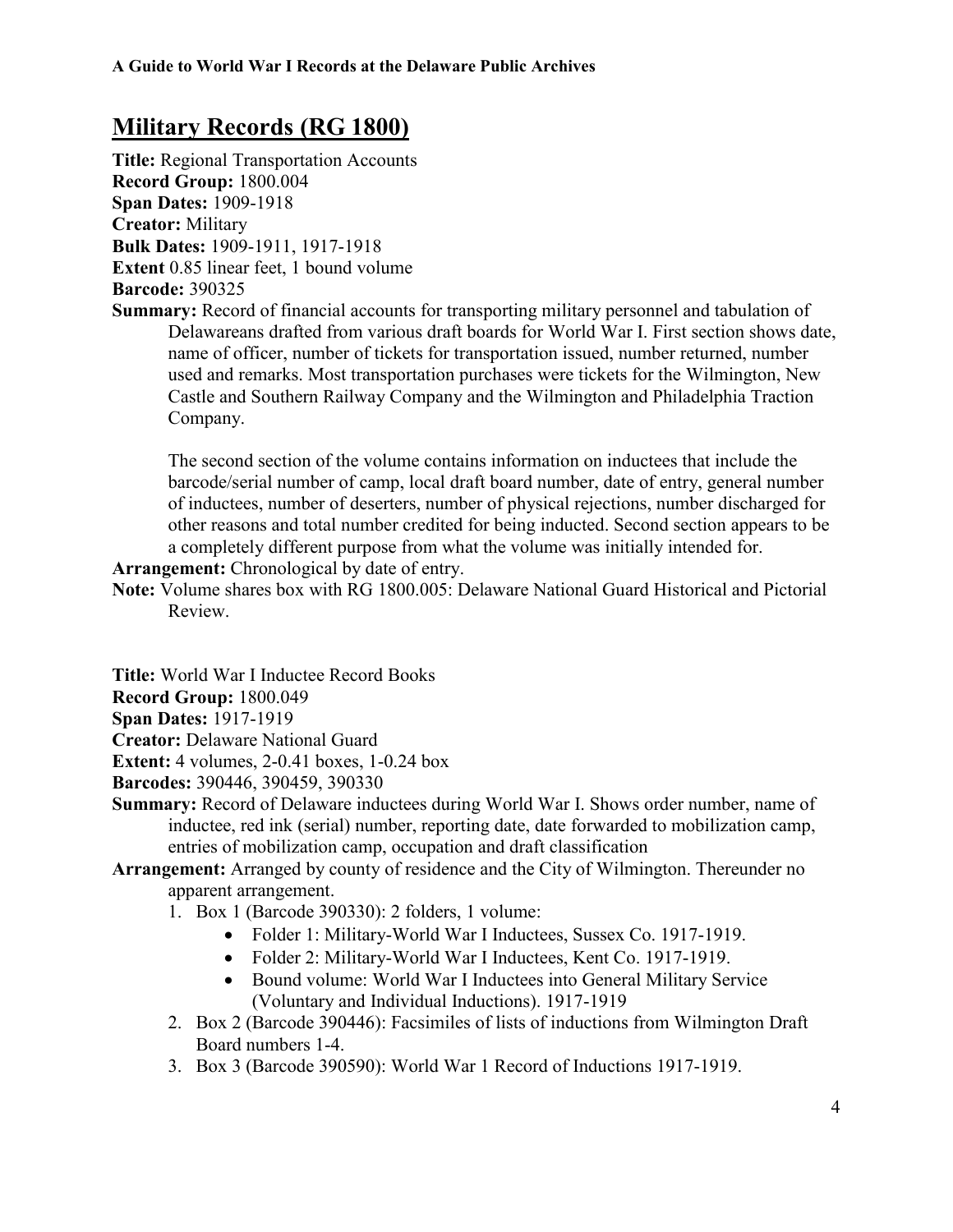- Folder 1: Alphabetical list of Draftees-Local Board #1. Wilmington, DE 1917-1918
- Folder 2: Alphabetical list of Draftees-Local Board #2. Wilmington, DE 1917-1918
- Folder 3: Alphabetical list of Draftees-Local Board #3. Wilmington, DE 1917-1918
- Folder 4: Alphabetical list of Draftees-Local Board #4. Wilmington, DE 1917-1918
- Folder 5: Alphabetical list of Draftees—New Castle Co., Delaware. 1917-1918
- Folder 6: Alphabetical list of Draftees—Sussex Co., Delaware. 1917-1918
- Folder 7: Alphabetical list of Draftees—Kent Co., Delaware. 1917-1918
- Folder 8: Alphabetical list of All Drafted Men from Delaware. 1917-1918

**Title:** World War I Servicemen Records **Record Group:** 1800.050 **Span Dates:** 1917-1919 **Creator:** Military **Extent:** 2.35 cubic feet. 5 boxes, 53 folders

**Barcodes:** 487186, 487187, 487188, 487189, 487190

**Summary:** War history records of Delaware veterans who served from 1917-1919. Records show name and address of serviceman, identification number, date and place of birth, parents' names and addresses, engagements or battles engaged in, citations of decorations conferred, particulars of death, if applicable, prior service information, current enlistment information, discharge date and identification number, overseas service dates, vital statistics concerning wife and children, if any. Numbers in lower right corner of page stands for medal number.

**Arrangement:** Alphabetical by last name of servicemen

- A through Dil (Barcode 487186)
- Dim through Ja (Barcode 487187)
- Je through N (Barcode 487188)
- O through Tat (Barcode 487189)
- Tay through Z (Barcode 487190)

**Title:** Muster-In Rolls **Record Group:** RG 1800.051 **Span Dates:** 1917-1919 **Creator:** Delaware National Guard **Extent:** 2 volumes, 0.08 cf

**Barcode:** 390326

**Summary:** Record of enlisted men mustered in the First Delaware Infantry under the Call of the President in World War I. One volume shows company, date span of muster, name and rank of enlistments, date of enlistment and remarks. Second volume shows names of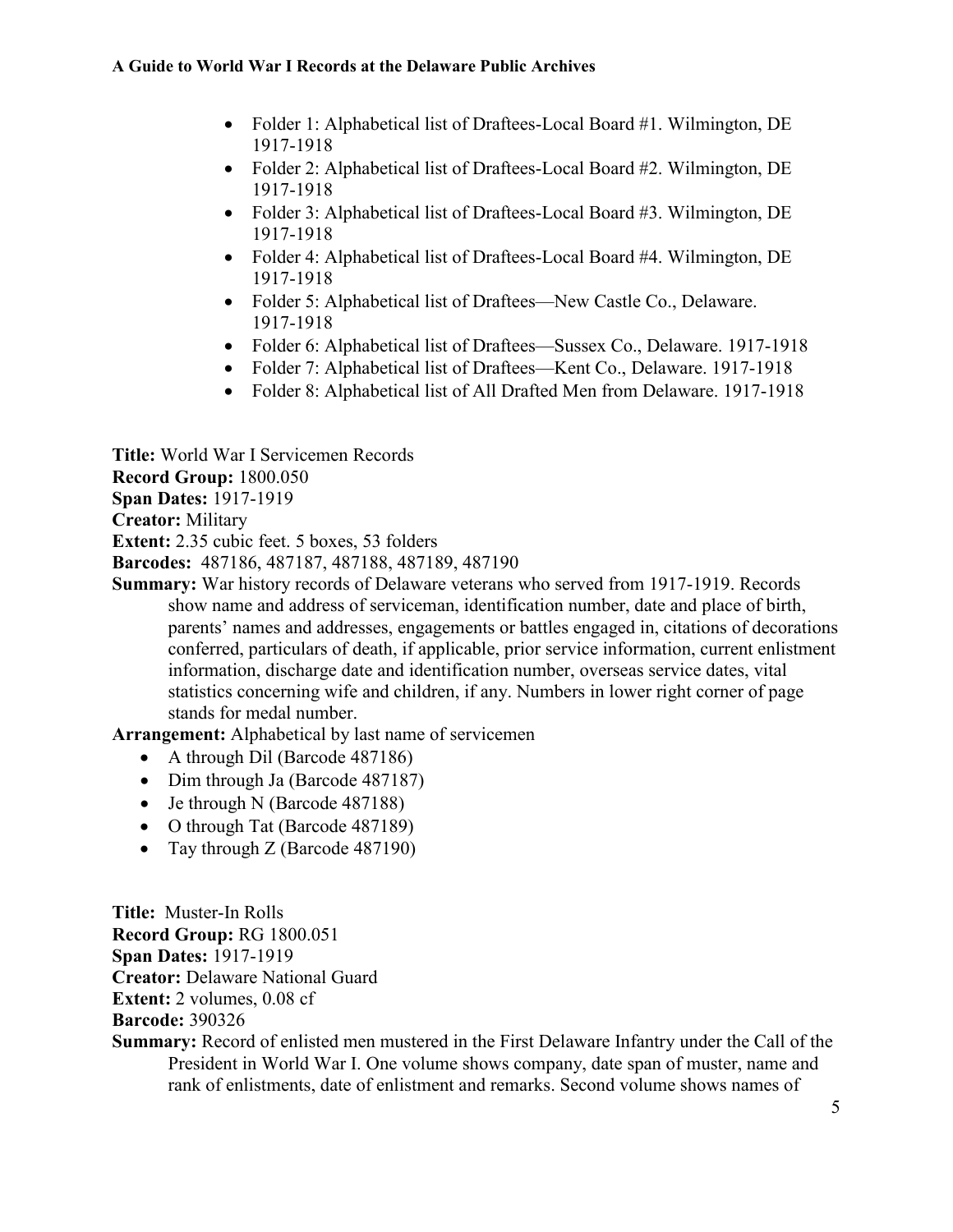inductees, rank, date of enlistment, date of drafting, company, and date of discharge when applicable.

**Arrangement:** Collection of manuscript rolls bound into volume form.

**Title:** Expense Account of the Delaware Draft Board **Record Group:** 1800.053 **Span Dates:** 1917-1918 **Creator:** Delaware National Guard **Extent:** 1 volume, 0.87 linear feet **Barcode**: 390324 **Summary:** Record of financial accounts of the different local draft boards in New Castle, Kent and Sussex Counties. Shows local board division number, month, pay for members, pay for clerks, supplies, doctors, maintenance service, monthly totals, and categorical totals. **Arrangement:** Numerical by local draft board division number.

**Title:** Record of Induction for General Military Service **Record Group:** 1800.054 **Span Dates:** 1917-1918 **Creator:** Delaware National Guard **Extent:** 1 volume, 1.04 linear feet **Barcode:** 390324

**Summary:** Record of the inductions of servicemen for World War I. Shows the local draft boards, dates of enlistments, camp, number of white and colored inductees, daily totals, deserters, and total numbers of those inducted.

**Arrangement:** Chronological by date of induction

**Title:** Miscellaneous World War I Records

**Record Group:** 1800.055

**Span Dates:** 1917-1919

**Creator:** Delaware National Guard

**Extent:** 1 volume in 1-0.47 box, 1 oversize folder in 1-0.67 box

**Barcode:** 390455, 390456

**Summary:** Miscellaneous records of living and deceased service persons. A portion of the records were compiled by the Historical Records Survey as part of the Works Progress Administration. Records consist of paperwork associated with compiling a comprehensive list of Delawareans who died in World War I. Information includes: induction lists, tombstone information and lists of deceased, wounded, prisoners of war, and missing in action. Information shown on the records includes: Name of service person, age, rank, residence, date of birth, parents' names and residence, organizations, dates of enlistment, and duty assignments.

**Arrangement:** DE Deceased Servicemen and Women are listed alphabetically by last name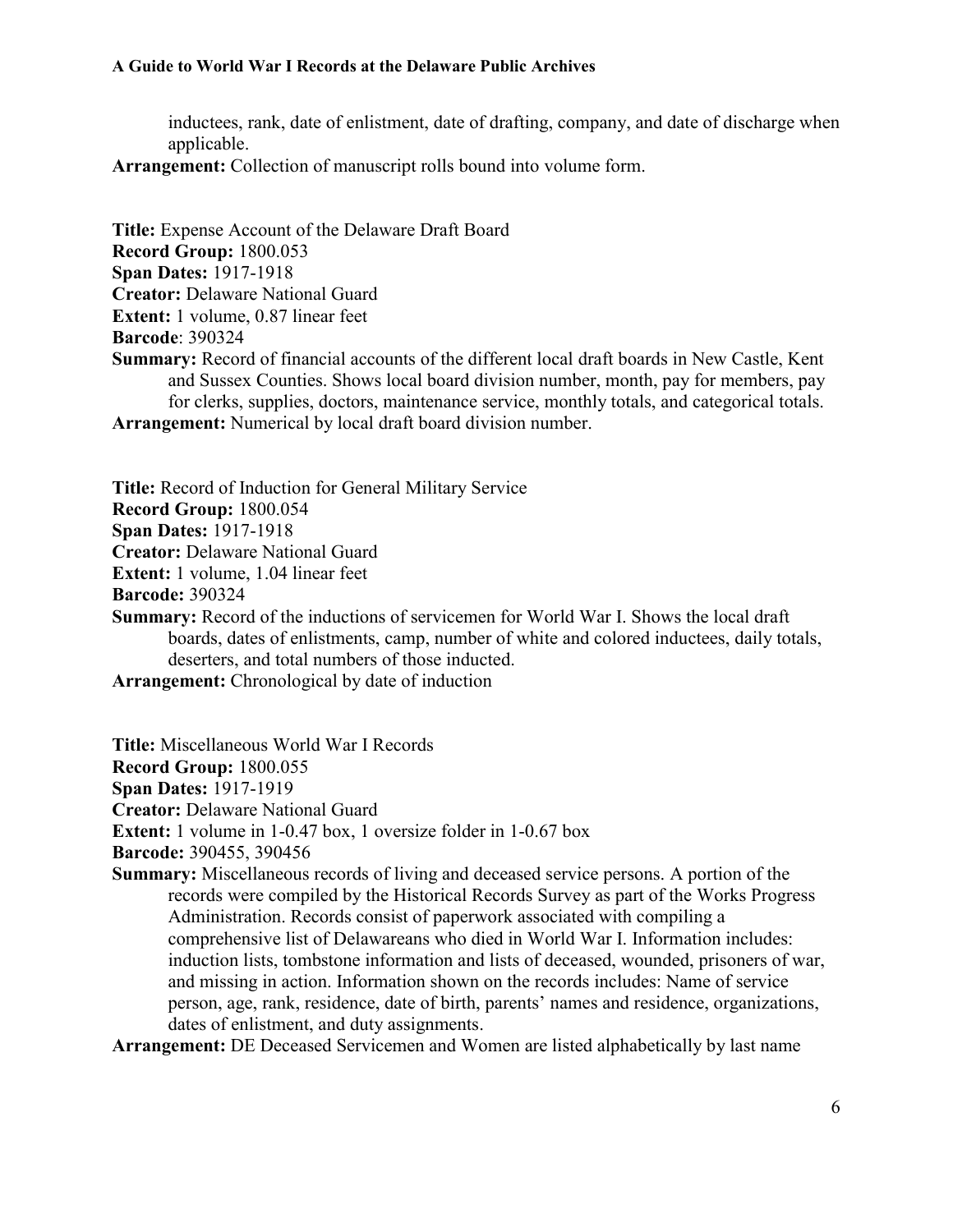- 1. Box 1 (Barcode 390456): WWI Deceased Servicemen, Lists of Veterans Buried in Various Cemeteries, VFW Post/GAR Post lists, Delaware Servicemen lists from various wars
	- Folder 1: WWI Delaware Deceased Servicemen and Women: A-G
	- Folder 2: WWI Delaware Deceased Servicemen and Women: H-P
	- Folder 3: WWI Delaware Deceased Servicemen and Women: Q-Z
	- Folder 4: Lists of veterans buried in various Delaware cemeteries
- 2. Oversize Folder (Barcode 390455): Miscellaneous records
	- a. undertaker reports, cemetery records of veteran burials, deceased members of VFW posts, copies of muster rolls from the Revolutionary War through World War I, Honor Roll of World War II Army and Navy Nurses, GAR post records

**Title:** Administrative Records

**Record Group:** 1800.059

**Span Dates:** 1917-1920

**Creator:** Delaware Adjutant General

**Extent:** 0.24 cubic feet. 6 folders

**Barcode:** 338824

**Summary:** Record of financial and administrative functions and activities in the office of the Adjutant General. Files contain correspondence relating to the draft, memos from the war department, financial statements showing yearly receipts and disbursements and salaries and annual reports. Annual reports show strength of battalions, completion dates, and mustering activities and duties of detachments and regiments. Files contain original letters from the Adjutant General to the Governor and copies of letters from the Governor.

**Arrangement:** Chronological by year of file.

**Title:** World War I Army Service Record Cards

**Record Group**: 1800.068

**Span Dates:** 1917-1921

**Creator:** Delaware National Guard

**Extent:** 3 rolls of 16 mm microfilm

Location: Microfilm Cabinet 3, Drawer 5 (1<sup>st</sup> Roll is shared with RG 1800.075: Navy Service Records)

**Summary:** Statements of service cards and applications for victory medals for servicemen who participated in the U.S. Army during World War I. Statements of service include: serviceperson's name, race, home address, place and date of birth, date and rank when drafted, rank and date of promotion, organizations and staff assignments, military bases stationed, military engagements participated in, wounds received, length of time served overseas, date of honorable discharge, percentage disabled and general remarks.

Applications for victory medals show name of serviceman, Army serial number, rank, organization, major operations participated in, defense sector service, service abroad not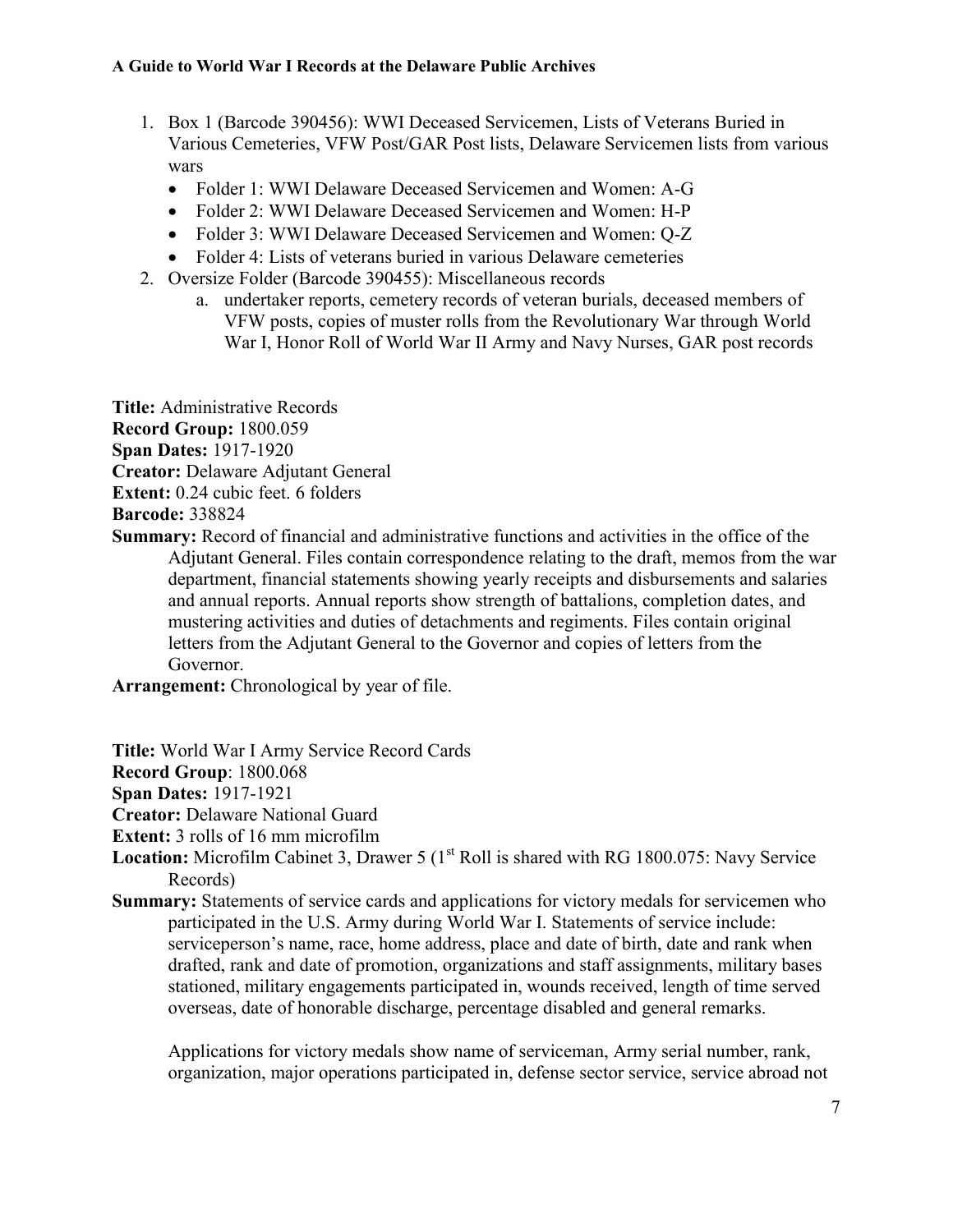entitling to battle clasp, name and address of applicant, date of application, station or name of approving authorization, date of authorization, victory medal(s) approved, battle clasp approved, signature of approving officer with their rank and designation.

**Arrangement:** Alphabetical by surname of serviceperson.

- Roll 7: Aaron Andrew through Harvey Day (Roll is shared with RG 1800.075: Navy Service Records)
- Roll 8: Robert W. Day through Henry Morris
- Roll 9: Homer S. Morris through Joseph C. Zynch

**Title:** National Guard Enlistment Papers

**Record Group:** RG 1800.069

**Span Dates:** 1915-1917, 1921

**Creator:** Delaware National Guard

**Extent:** 5 rolls of 16 mm microfilm

**Location:** Cabinet 5, Drawer 3

**Summary:** Entry forms and descriptive sheets of enlistees entering the Delaware National Guard. Enlistment forms show state, name of enlistee, place, date and by whom enlisted, company assigned to and dates. Occasionally a descriptive list giving personal, medical, and service history is included with the enlistment papers.

Prior service forms show dates and organizations served. Declarations of Applicants to serve show name of applicant, state, place and date of declaration, and signatures of applicant and witness. Oaths of Enlistment show place oath taken, name of applicant giving oath, place of birth, date of enlistment, signature of applicant, date of oath and signature rank of recruiting officer. Certificate of Inspection and Enlistment for acceptance for service duty shows date, inspector and place of inspection, state, physical description of enlistee, residence, name and relationship and address of next of kin, and signature and rank of recruiting officer. Endorsement for U.S. Mustering shows rank, organization, state, place and date reported, remarks, signature and rank of U.S. Mustering Officer, and place and date of endorsement.

**Arrangement:** Arranged by company, thereunder alphabetically by last name.

**Title:** Service Record Cards

**Record Group:** RG 1800.074

**Span Dates:** 1898-1917

**Creator:** Delaware National Guard

**Extent:** 1 roll, 16 mm microfilm

- Location: Microfilm Cabinet 5, Drawer 3. Shares roll with RG 1800.035 (198<sup>th</sup> Coast Artillery Records)
- **Summary:** Statements of service records for members of the DE National Guard prior to US entry into World War I (1917). Shows name of serviceperson, home address, place and date of birth, duration of enlistment, date and by whom enlisted, company and date of assignment, physical description, occupation, next-of-kin contact information, re-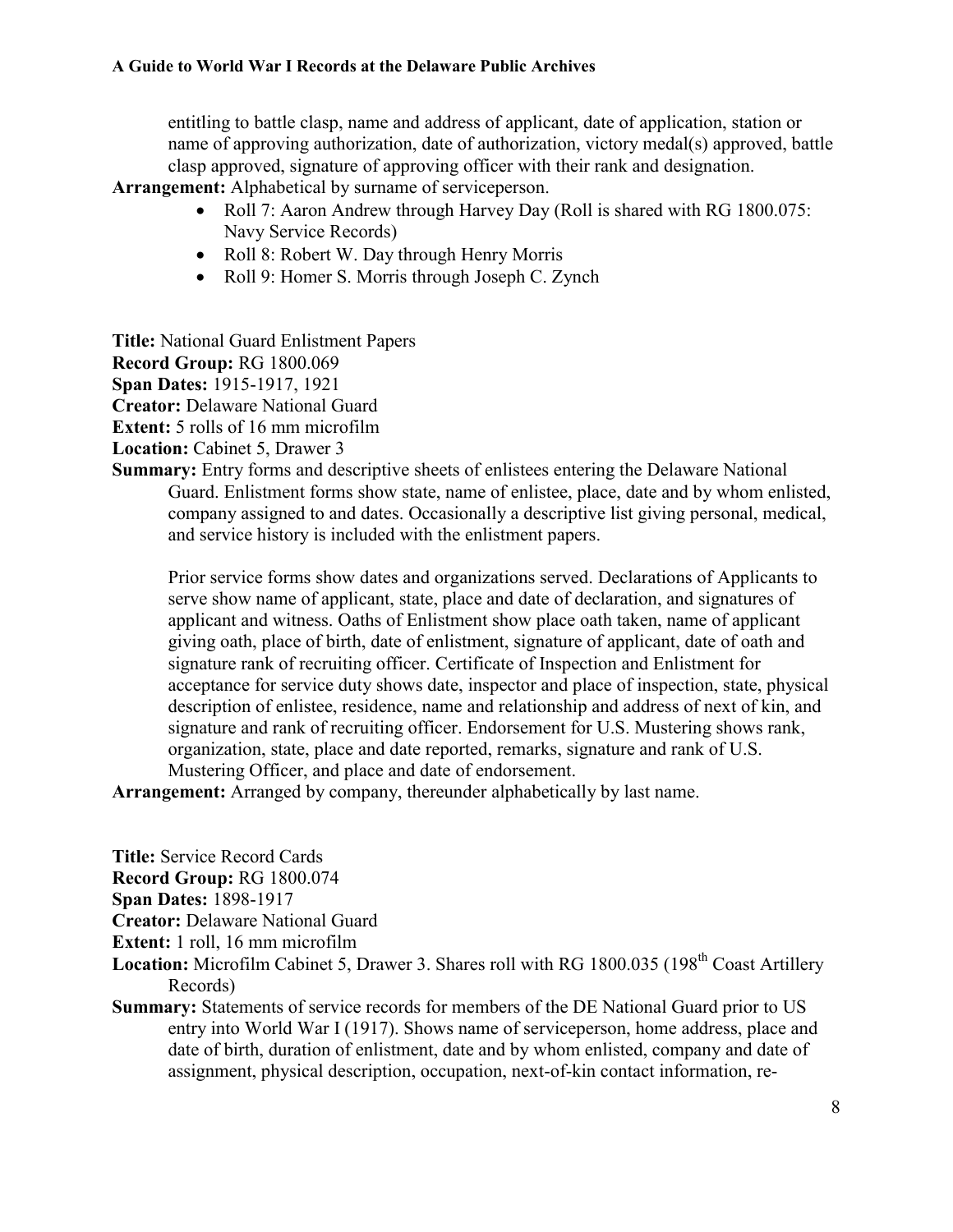enlistment information, dates and position of promotion, dates of dates of re-enlistments; dates and positions of promotion; dates of discharge and general remarks.

For the service persons whose terms of service continued through World War I, additional service records can be found on the World War I Army Service Record Cards, 1917-1921. Series: 1800.068.

**Arrangement:** On 3x5 index cards arranged alphabetically by surname of serviceperson

**Title:** Naval Service Record Cards

**Record Group:** RG 1800.075

**Span Dates:** 1917-1919

**Creator:** Delaware National Guard

**Extent:** 2 rolls of 16mm microfilm

**Location:** Microfilm Cabinet 5, Drawer 3

**Summary:** Statement of service of military personnel in the naval branch of the armed forces. Includes name, service number, place and date of enlistment, age, rank, home address, place/ship where stationed, dates of service, ranks attained, number of days served under each rank, remarks, date, place of discharge and last rank held of servicemen. Date of death and place of burial are noted on most cards where applicable.

**Arrangement:** On 5x8 index cards arranged alphabetically by surname of service person

- Roll 6: Abrams, Harry R. through Lyons, Lester J. (Shares roll with RG 1800.085: 198th Coast Artillery Service Record Cards and RG 1800.072: Spanish American War Service Record Cards)
- Roll 7: MacSherry, Hillen through Zuchowski, Anthony J. (Shares roll with RG 1800.068: World War I Service Record Cards)

**Title:** World War I Scrapbooks

**Record Group:** 1800.079

**Extent:** 13 volumes, 4.33 cf,

**Barcode:** 455263, 455296, 455298, 455295, 346505

**Summary:** Newspaper clippings relating primarily to military actions and political activities. Scrapbooks mostly cover the period before America's entrance into the war. One scrapbook relates entirely to the Fifth Liberty Loan Campaign in 1919. Delaware's role in the war is not highlighted.

**Arrangement:** Arranged chronologically by date of clipping.

**Title:** World War I posters **Record Group:** 1800.091 **Span Dates:** 1917-1918 **Extent:** 1.08 cubic foot box (oversized) **Barcode:** 508356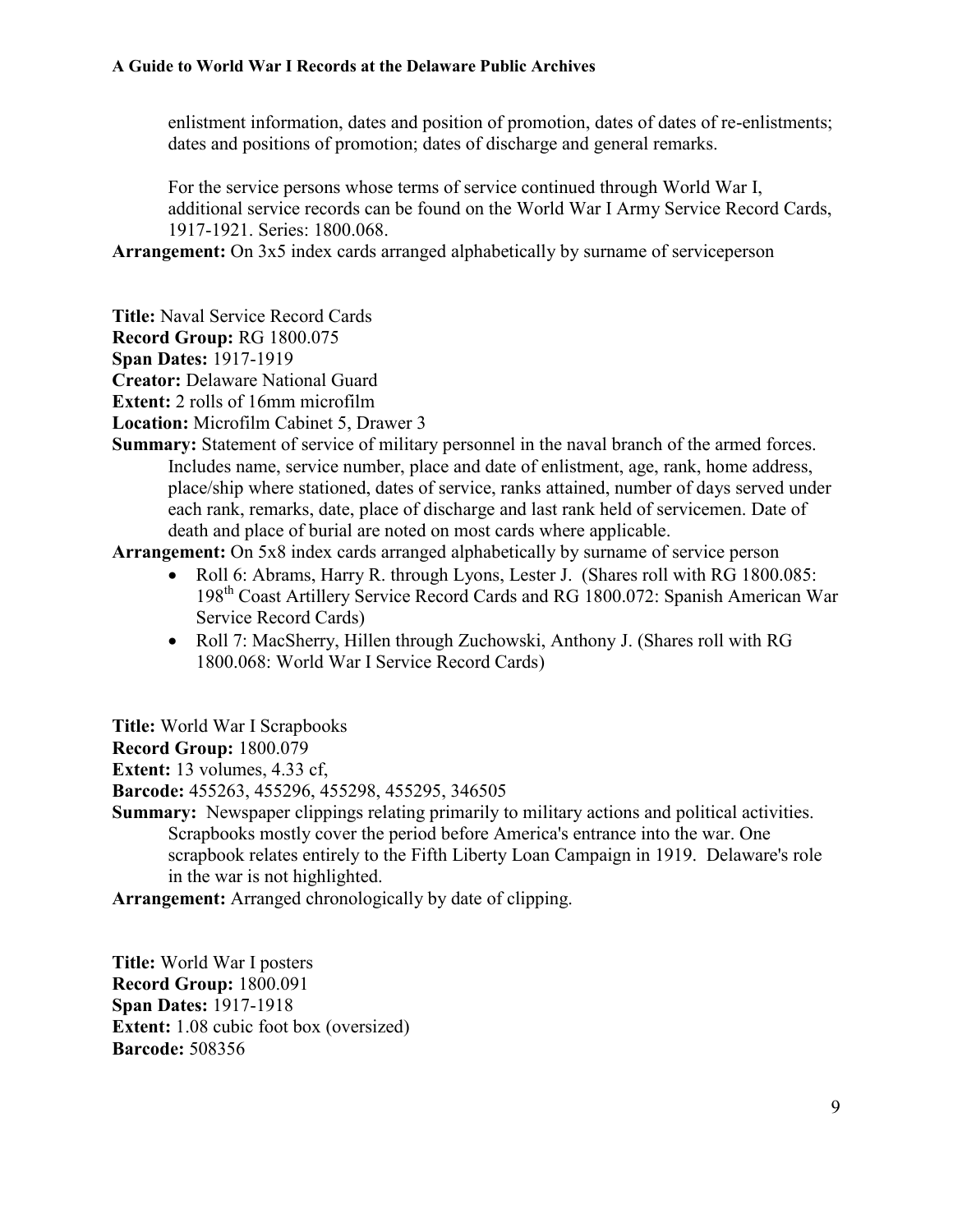**Summary:** World War I-era posters promoting Liberty Loans, the War Garden Commission, the American Red Cross, and the Food Administration,

**Title:** Administrative Records **Record Group:** 1800.097 **Span Dates:** 1917-1919 **Creator:** Selective Service **Extent:** .86 cubic feet **Barcode:** 390471, 390472 **Summary:** Rules and Regulations, blank forms, report of the Provost Marshal General to the Secretary of War and copy of the Presidential Proclamation creating the Selective Service to draft soldiers into service for World War I. Also included are arm bands worn by local board members and a Victory Liberty Loan banner.

**Arrangement:** Alphabetical by subject heading.

### <span id="page-9-0"></span>**U.S. Department of Agriculture Extension Service (RG 0725)**

**Title:** U.S. Department of Agriculture Extension Service Reports **Record Group:** 0725.001 **Span Dates:** 1914-1944 **Creator:** U.S. Department of Agriculture **Extent:** 13 Rolls, 16 mm film **Barcode:** Delaware Public Archives, Self-Service Microfilm [Cabinet 1, Drawer 4] **Summary:** Annual, semi-annual, and monthly narrative and statistical reports from state offices and county agents in Delaware. The reports describe programs held, meetings attended, projects in progress and accomplished, agricultural problems and needs, Boys and Girls Club (later became the 4-H) activities, and the Extension Service's influence on Delaware's agricultural community. These reports also mention the impact of World War I and II on farming and production needs. Local publications, newsletters, newspaper clippings, and photos were attached to some of the reports. **Arrangement:** Chronological by date of report **Note:** These rolls cannot be reproduced for sale.

### <span id="page-9-1"></span>**Governor's Papers (RG 1302):**

The records consist of proclamations, oaths of office, official's bonds, commissions, extradition requests, appointments, resignations, accounts, pardons and other general inquiries. Files relating to World War I have been noted below.

**Title:** Governor Charles R. Miller's Papers **RG:** 1302.M02.007 **Extent:** 2-0.47 boxes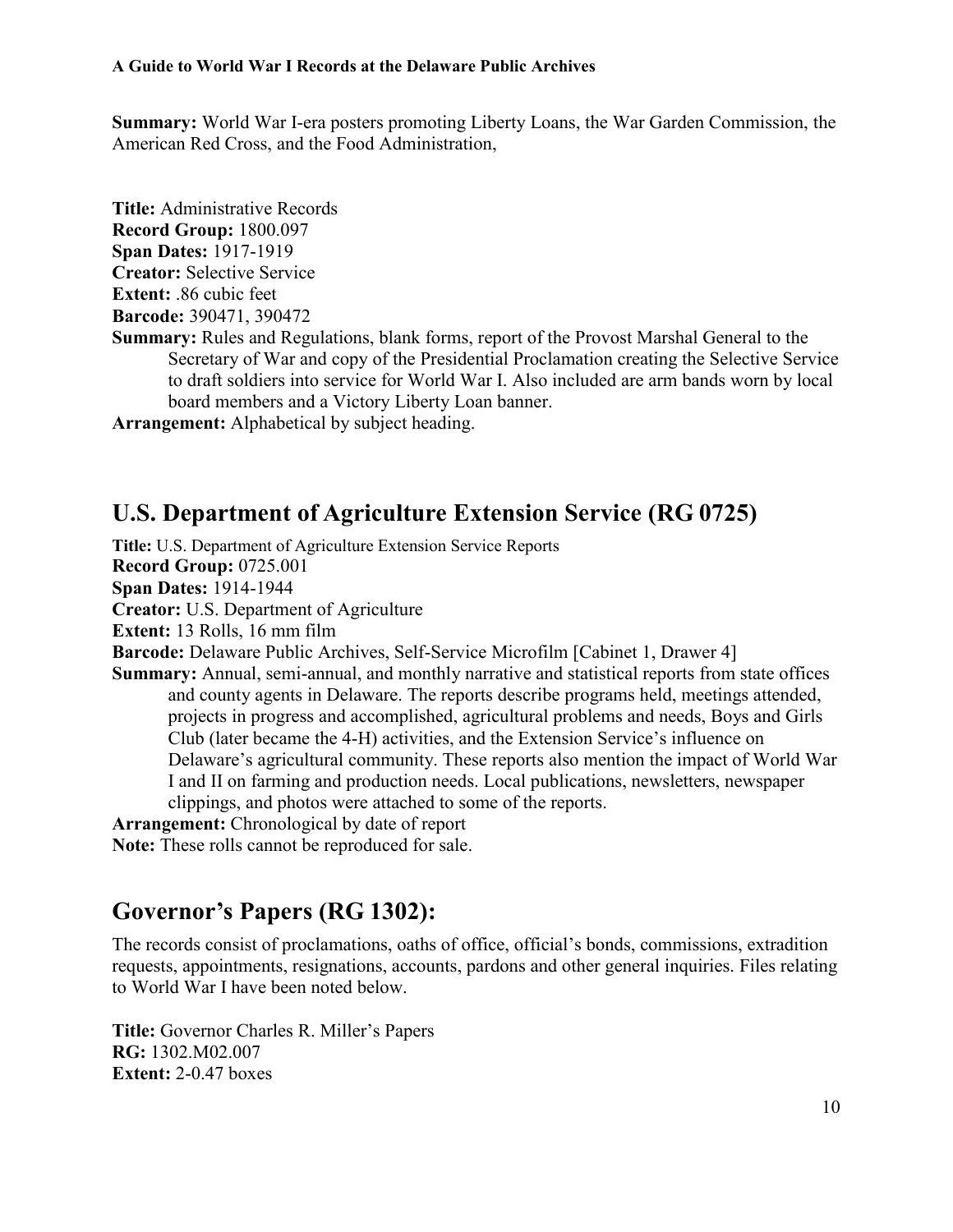**Span Dates:** 1913-1917

**Barcode:** 087703, 087704

**Arrangement:** Chronologically by year, thereunder by subject. Folders relating to World War I include:

- **1913**
	- o Barcode: 087703
		- Adjutant General-National Guard
- **1914**
	- o Barcode: 087704
		- Adjutant General

**Title:** Governor John G. Townsend, Jr.'s Papers **RG:** 1302.T02.007 **Extent:** 15-0.47 boxes **Span Dates:** 1917-1921 **Barcodes:** 087708, 087709, 087710, 087712, 087713, 087714, 087715, 087716, 087717, 087720, 087723, 087724, 087726, 087727

**Arrangement:** Chronologically by year, thereunder alphabetically by subject. Folders relating to World War I include:

- 
- **1917**
	- o Box: A-R Barcode: 087708
		- Adjutant General
		- **Applications-Military Service**
		- National Defense
		- Kational Guard and Drafted Men
		- Recruiting for Delaware Militia
	- o Box: R-Z Barcode: 088709
		- Secretary of State-Correspondence, Adjutant General-War
- **1918**
	- o Box: A Barcode: 087710
		- **Adjutant General**
		- Agricultural-Peace-War Department
		- Applications for Discharge from Service
		- Applications for Military Duty
		- **Armistice and conditions in Germany-11/8/1919**
	- o Box: C-E Barcode: 087712
		- Commission for Erection of a Monument to Delaware Soldiers
		- Commission to take Soldier's Vote
		- Council of Defense
		- Council of Defense-Health
		- Council of Defense-Women's Committee
		- Draft, etc. (Delaware Regiment)
		- Draft-War, etc.-Red Cross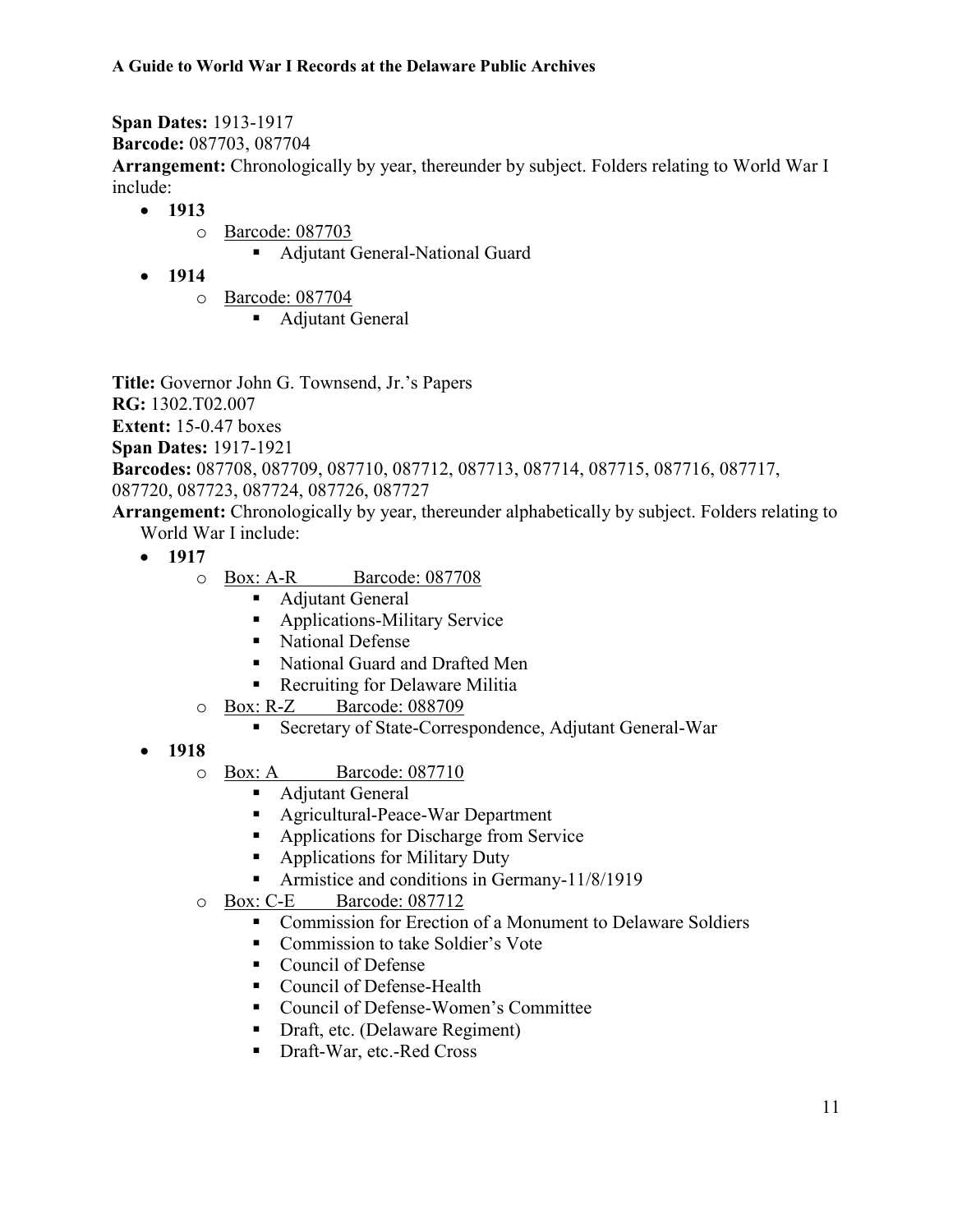- o Box: E-N Barcode: 087713
	- Elections Votes of Military
	- Health-Flu Epidemic and Men in Service
	- **Investigation (War-Germany)**
	- Labor (War-Germany)
	- Map of France-War Zones
	- **Military-War Trade Bonds**
	- **Military-National Guard**
- o Box: P-Y Barcode: 087714
	- Red Cross
	- Returning Veterans Ceremony at New York
	- Selective Service
	- Service Citizens of Delaware
	- Soldiers' Votes
	- **veterans**
	- Sympathy Letters-Soldiers Fallen in War
	- War Dept.-Police for Protection of Plants

#### **1919**

- o Box: A Barcode: 087715
	- Adjutant General
	- Adjutant General-Bible Students for Military Service
	- Air Service Board-U.S. Army (landing fields)
	- Allies-Debt
	- **American Legion**
	- **Applications-Discharge-Military Duties**
- o Box: B-E Barcode: 087716
	- Bureau of War Risk Insurance
	- Council of National Defense
	- Delaware Wreath at Public Library, New York City
	- Discharges from Service
	- Discharged Soldiers Benefits & Applications for Discharge for Educational Purposes
	- Draft-War-Red Cross
- o Box: E-F Barcode: 087717
	- $\blacksquare$  59<sup>th</sup> Pioneer Infantry
	- Food for Army and Navy from Delaware
- o Box: General Correspondence: Military Barcode: 087719
	- League of Nations
- o Box: M-R Barcode: 087720
	- Map of France
	- **Memorial to Soldiers and Sailors**
	- **Military and Returning Soldiers**
	- National Guard
	- Reception Committee for Returning Soldiers
	- Red Cross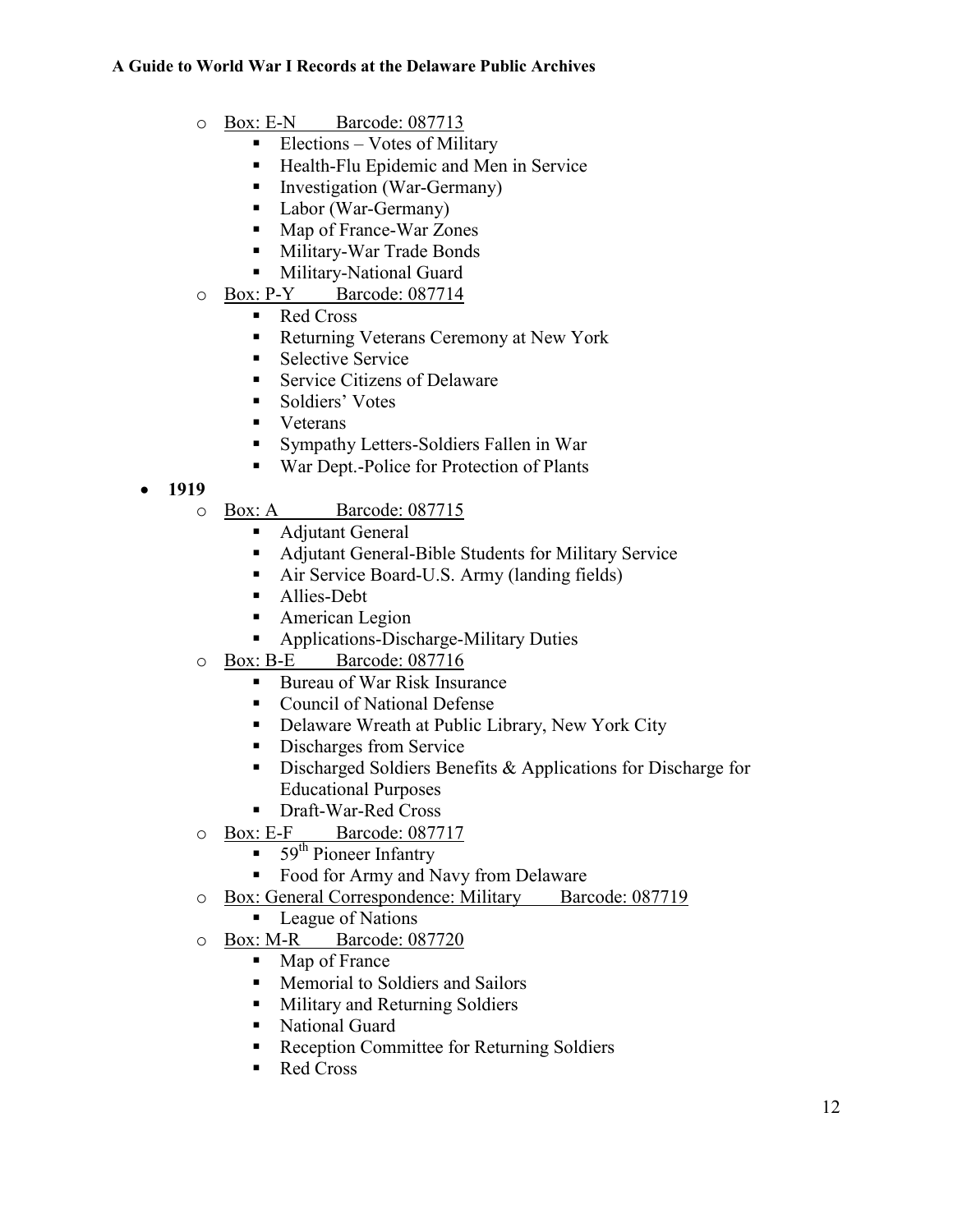- Returning Officers and Soldiers
- o Box: S-Y Barcode: 087723
	- **Selective Service**
	- Soldiers-Missing or Not Heard From
	- Soldier-Settlement Legislation
	- Servicemen-General
	- Soldiers' Reception Committee
	- Surplus Property Division-Quarter Master General,War Dept.
	- **veterans**
	- Victory Loan
	- Victory Loan Committee-Flags
- **1920**
	- o Box: A-E Barcode: 087724
		- Adjutant General
		- America's Gift to France
		- **Application for Release from Active Service**
	- o Box: M-R Barcode: 087726
		- **Memorial to Soldiers and Sailors**
		- **Military-Doctors Serving**
		- National Guard
	- o Box: S-Z Barcode: 087727
		- **Soldiers' Reception Commission**

### <span id="page-12-0"></span>**Delaware Department of State Records (RG 1325)**

**Title:** Newspaper Clipping Collection

**Record Group:** 1325.003.008

**Creator:** Delaware Public Archives

**Extent:** 1919-present

**Barcode:** 404997, 515029, 386197

**Summary:** Collection of newspaper clippings concerning people and topics of historical interest. This is a "convenience collection" created for Research Room and Delaware Public Archives staff use.

**Arrangement:** Alphabetically by subject. Of particular interest for World War I researchers are:

- General: Wars (Box 16, Barcode: 404997)
- World War I (Box 16, Barcode: 404997)
- Oversized World War I clippings. (Barcode: 515029)
- National Guard (Box 13, Barcode: 386197)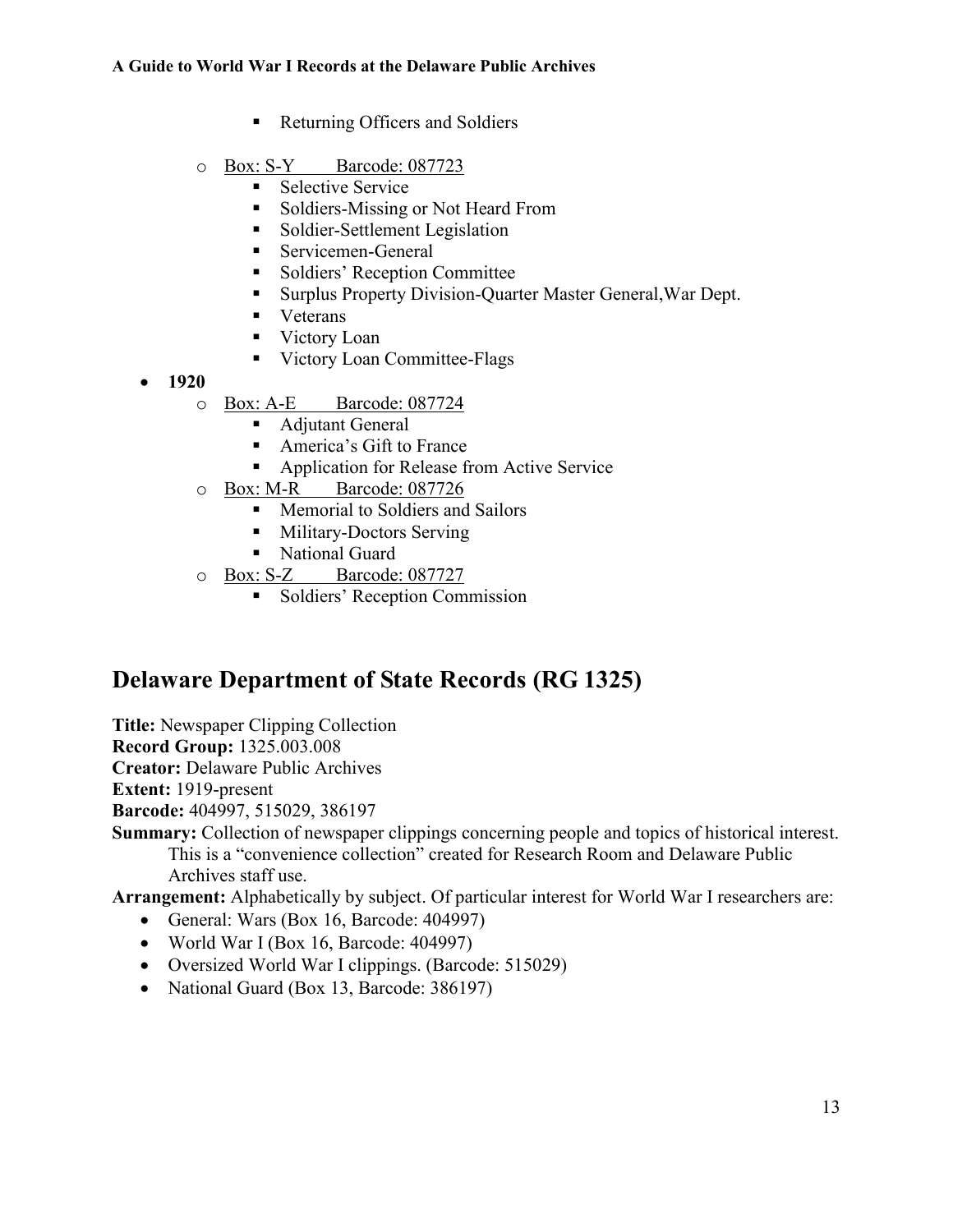**Title:** State Reports: "Men & Women of Wilmington Who Died in World War I"

**Record Group:** 1325.003.147

**Span Dates:** 1923

**Creator:** City of Wilmington (RG 5100)

**Extent:** 1 0.47 box, 1 pamphlet

**Barcode:** 131628 (Box 31)

**Summary:** Program from a dedication ceremony for a monument created in memory of men and women of Wilmington, Delaware, who died in World War I. The monument was unveiled on Armistice Day—November 11, 1923. The program lists members of the honorary memorial committee and includes an image of the memorial, but does not list the names of the deceased.

**Title:** State Reports: Laws of Delaware

**Record Group:** 1325.003.147

**Span Dates:** 1917-1956

**Creator:** General Assembly (RG 1111)

**Extent:** Laws of Delaware have been digitized and are available online through the E-Books section on the Delaware Public Archives website.

**Summary:** The Laws of Delaware are compiled and published by the Delaware General Assembly for each year the legislature is in session. Between 1917 and 1956, the legislature included resolutions, laws, appropriations, and proclamations relating to World War I. These include:

| <b>General Assembly</b> | <b>Volume Number</b> | Year      | Chapter(s)    |
|-------------------------|----------------------|-----------|---------------|
| <b>Number</b>           |                      |           |               |
| 96                      | 29                   | 1917      | 271           |
| 96                      | 30                   | 1918-1919 | 261           |
| 97                      | 32                   | 1921      | 23, 243       |
| 99                      | 33                   | 1923      | Proclamation  |
| 100                     | 34                   | 1925      | 250, 251,     |
|                         |                      |           | Proclamations |
| 101                     | 35                   | 1927      | 33            |
| 103                     | 37                   | 1931      | 198           |
| 104                     | 38                   | 1932      | 133           |
| 104                     | 39                   | 1932      | 133           |
| 105                     | 40                   | 1935      | 190, 293      |
| 106                     | 41                   | 1937      | 39, 232       |
| 107                     | 42                   | 1939      | 24, 66        |
| 108                     | 43                   | 1941      | 27,68         |
| 109                     | 44                   | 1943      | 17, 253, 272  |
| 114                     | 46                   | 1947      | 24, 188       |
| 115                     | 47                   | 1949      | 11, 469       |
| 116                     | 48                   | 1951      | 7             |
| 117                     | 49                   | 1953      | 52, 454       |
| 118                     | 50                   | 1955      | 675           |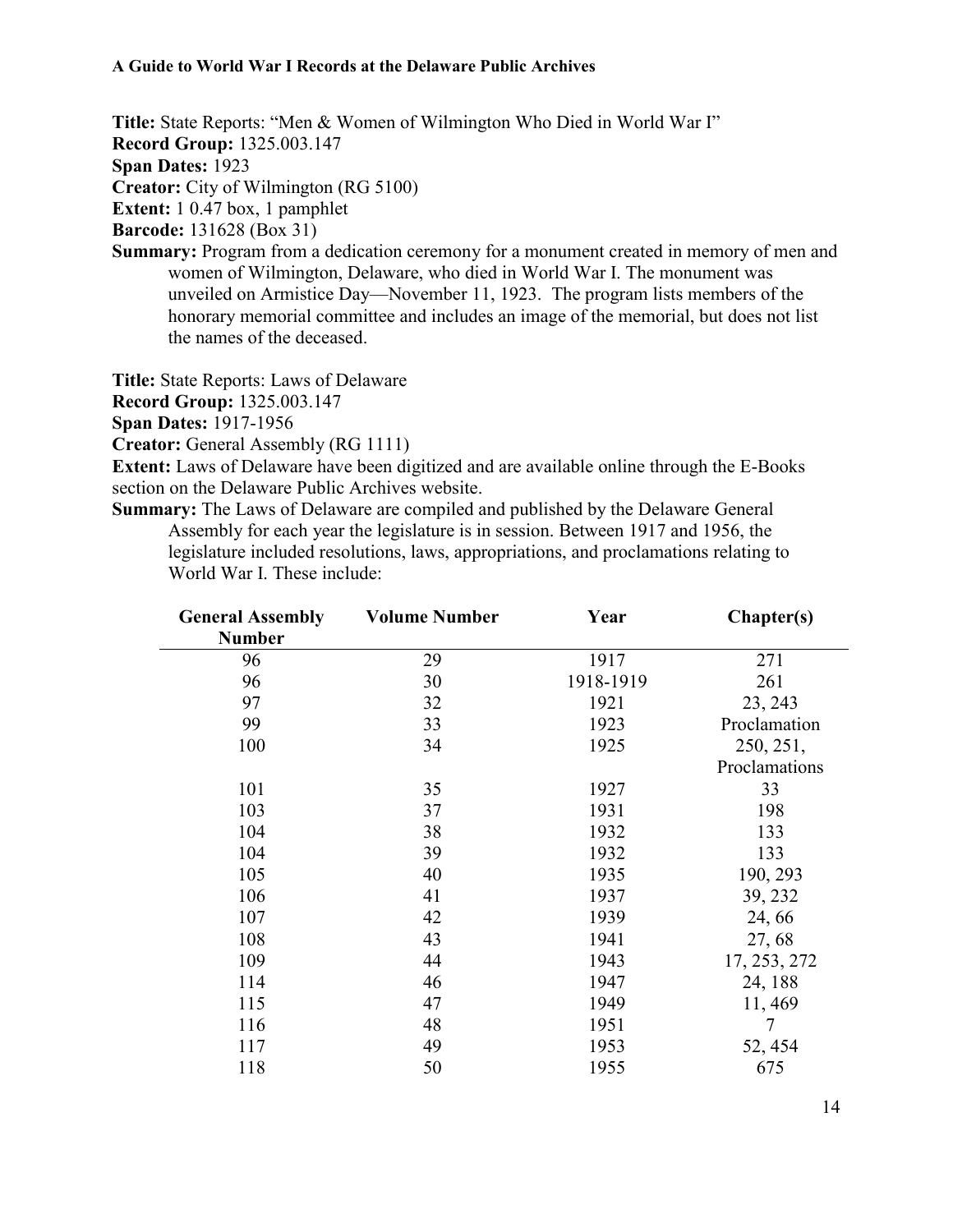## <span id="page-14-0"></span>**Delaware Division of Health and Social Services (RG 1500)**

**Title:** Delaware State Hospital: Articles and Speeches by Dr. Tarumianz **Record Group:** RG 1500.013.246 **Span Dates:** 1924-1965 **Creator:** Delaware Division of Health and Social Services **Extent:** 1 folder **Barcode:** 405079 **Summary:** Articles and speeches given by Dr. Mesrop Alexis Tarumianz, superintendent of the Delaware State Hospital for 35 years. Subjects include various mental health issues, diseases and treatments. File contains one typed speech given by Dr. Tarumianz on his service in the Russian Army during World War I.

## <span id="page-14-1"></span>**Small Manuscript Collection (RG 9200)**

**Title:** Banning-Sammons Collection **Record Group:** RG 9200.B21.001 **Span Dates:** 1792-1955; 1 folder from 1917, 1 folder from 1918 **Creator:** Banning and Sammons families **Extent:** 2 folders **Barcode:** 536902 **Summary:** Miscellaneous records from the Banning and Sammons families who lived near

Ellendale, Delaware. One folder contains a letter from Henry C. Lank to his Aunt Sarah Messick in 1917, describing his Christmas in France during World War I. The other folder contains a postcard sent by James Sammons, a member of the American Expeditionary Forces during World War I, to inform his father that he arrived safely in Europe.

**Arrangement:** Arranged alphabetically by folder heading.

**Title:** Beers Papers **Record Group:** RG 9200.B09 **Span Dates:** 1917-1918 **Creator:** May Anderson Beers

**Extent:** 3-0.47 cubic foot boxes, 30 folders

**Barcodes:** 391204, 391205, 391206

**Summary:** Correspondence of Mrs. May Anderson Beers of Dover, 1917-1920, about World War I, including letters to and from France from Dover-area soldiers thanking her for care packages and notes. Mrs. Beers was the chairman of the Soldiers' Comforts Committee of the Dover Red Cross. Also includes newspaper clippings showcasing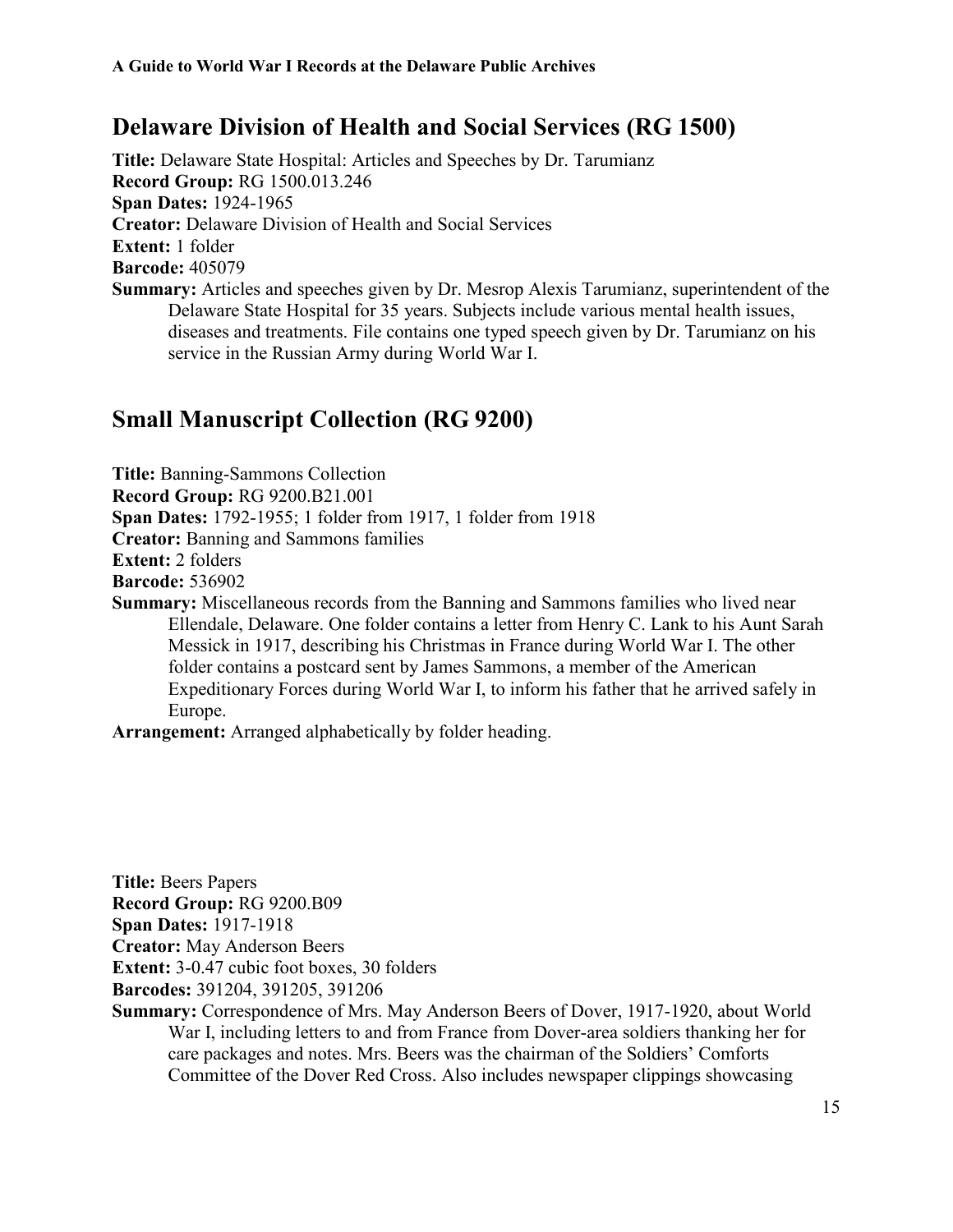printed letters to Mrs. Beers and miscellany including Liberty Loan and Red Cross papers as well as sheet music for period songs like "Keep the Homefires Burning." **Arrangement:** Arranged by subject (Correspondence, Liberty Loans, Newspaper Clippings,

Miscellaneous) and hereunder chronologically

- $\bullet$  Box I (Barcode 391204)
	- o Folder 1: Correspondence: To May Anderson Beers. 1917
	- o Folder 2: Correspondence: To May Anderson Beers. January 1918
	- o Folder 3: Correspondence. February 1918
	- o Folder 4: Correspondence: March 1918
	- o Folder 5: Correspondence: April 1918
	- o Folder 6: Correspondence: May 1918
	- o Folder 7: Correspondence: June 1918
	- o Folder 8: Correspondence: July 1918
	- o Folder 9: Correspondence: August 1918
	- o Folder 10A: Correspondence: September 1918
	- o Folder 10B: Correspondence: September 1918
	- o Folder 11A: Correspondence: October 1918
	- o Folder 11B: Correspondence: October 1918
- $\bullet$  Box II (Barcode 391205):
	- o Folder 12: Correspondence: November 1918
	- o Folder 13A: Correspondence: December 1918
	- o Folder 13B: Correspondence: December 1918
	- o Folder 14: Correspondence: 1919
	- o Folder 15: Correspondence: 1920
	- o Folder 16: Liberty Loans
	- o Folder 16A: Liberty Loans
	- o Folder 16B: Liberty Loans
	- o Folder 17: List of Men Enlisted in 114 Infantry, Co. I
	- o Folder 18: Miscellaneous WWI-Related Pamphlets
- Box III (Barcode 391206):
	- o Folder 19: Newspaper Clippings
	- o Folder 20: Artifacts
	- o Folder 21A: Miscellaneous Papers
	- o Folder 21B: Miscellaneous Papers
	- o Folder 22: Miscellaneous (newspapers, sheet music, pamphlets)
	- o Folder 23A: Newspapers A
	- o Folder 23B: Newspapers B

**Title:** Daniel J. Farren Papers **Record Group:** RG 9200.F07.001 **Span Dates:** 1917-1918 **Extent:** 0.01 cubic feet (1 folder) **Barcode:** 391239 (shares box with several other collections) **Summary:** Three documents relating to Farren's draft registration service in Wilmington during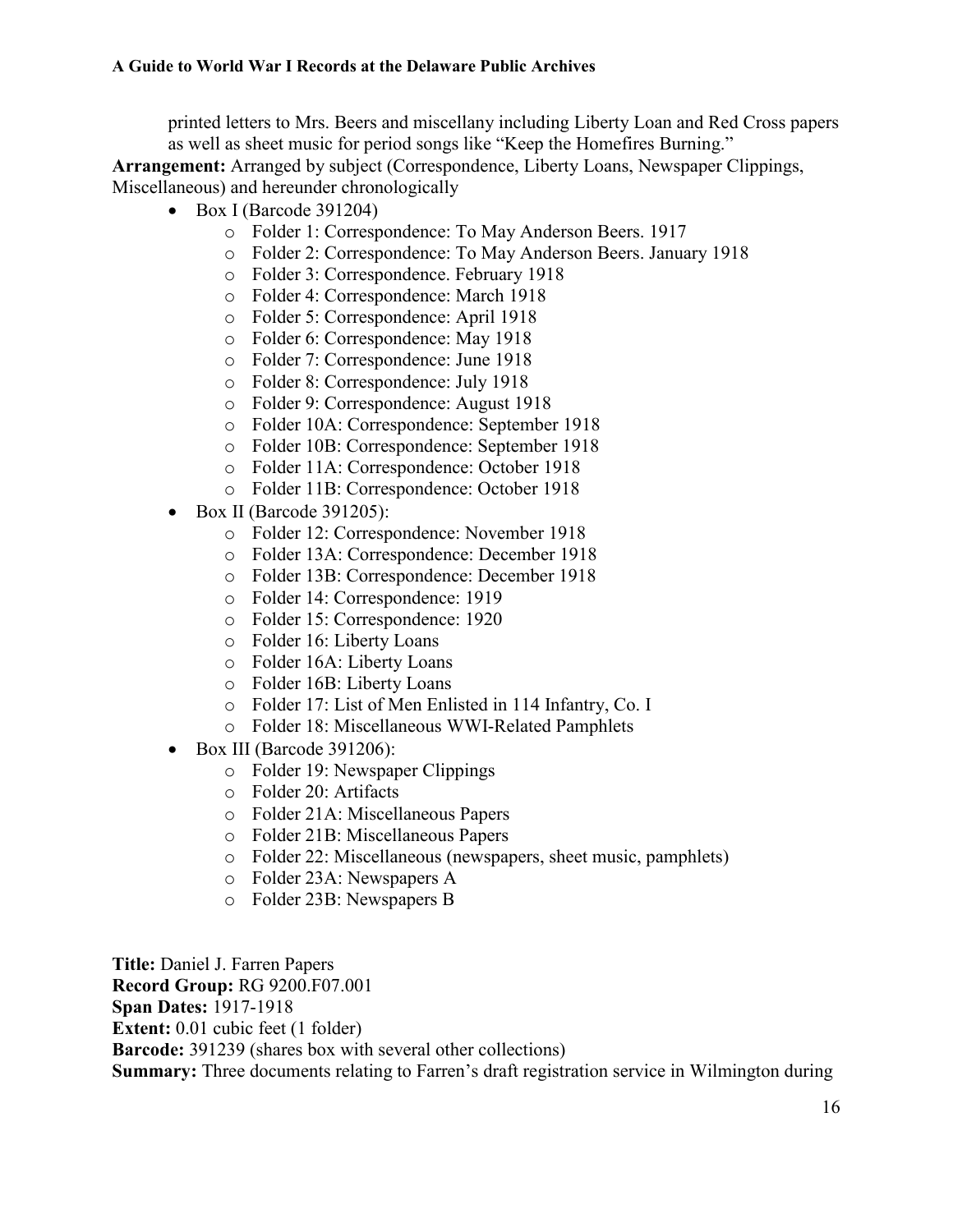World War I. Documents include an appointment certificate to the local draft exemptions board, a newspaper clipping featuring the chairmen of the Wilmington exemption boards, and a photocopy of his draft registration card. The newspaper clipping has images of Farren, Dr. Harrison W. Howell, Captain Horace Wilson, and Joseph Wigglesworth. **Arrangement:** No apparent arrangement.

**Title:** LeFevre Papers

**Record Group:** 9200.L01

**Span Dates:** 1866-1918

**Extent:** 3-0.47 cubic foot boxes

**Barcode:** 391264, 391265, 391266 (WWI-era correspondence are in boxes 391265 and 391266)

**Summary:** Correspondence to and from members of the LeFevre family of Dover and Smyrna. Boxes 2 and 3 contain letters written and received by Capt. John P. LeFevre while he was stationed in Deming, New Mexico with the First Delaware Infantry in 1916 defending the U.S.-Mexico Border, at Camp McClellan in Anniston, Alabama, at Camp Dix, New Jersey in training, and as he served in the War with the 59<sup>th</sup> Pioneer Infantry of the American Expedition Forces.

Of interest to World War I researchers is a list of unmarried men living in Dover between the ages of 18 and 45 from 1917 (found in Box 3, Barcode 391266). List includes their names and the streets where they reside. Also included in the collection is some recruiting paperwork from 1917 from after the U.S. created the Selective Service Act. Major LeFevre was a recruiting officer for the Delaware National Guard.

**Arrangement**: Chronologically by year, thereunder by month, thereunder by subject

- Box 1 (Barcode 391264).
	- o Correspondence 1866-1911 (no World War I-related materials in this box)
- Box 2 (Barcode 391265);
	- o Correspondence 1912-1916
		- $\blacksquare$  Folder 1: 1912
		- Folder 2:  $1913$
		- Folder 3: 1913
		- $\blacksquare$  Folder 4: 1913
		- $\blacksquare$  Folder 5: 1914
		- Folder 6:  $1915$
		- **Folder 7: 1915**
		- Folder 8:  $1916$
		- Folder 9: 1916
		- Folder  $10:1916$
- $\bullet$  Box 3 (Barcode 391266)
	- o Correspondence 1916-1918
		- $\blacksquare$  Folder 1: 1916
		- Folder 2:  $1916$
		- $\blacksquare$  Folder 3: 1916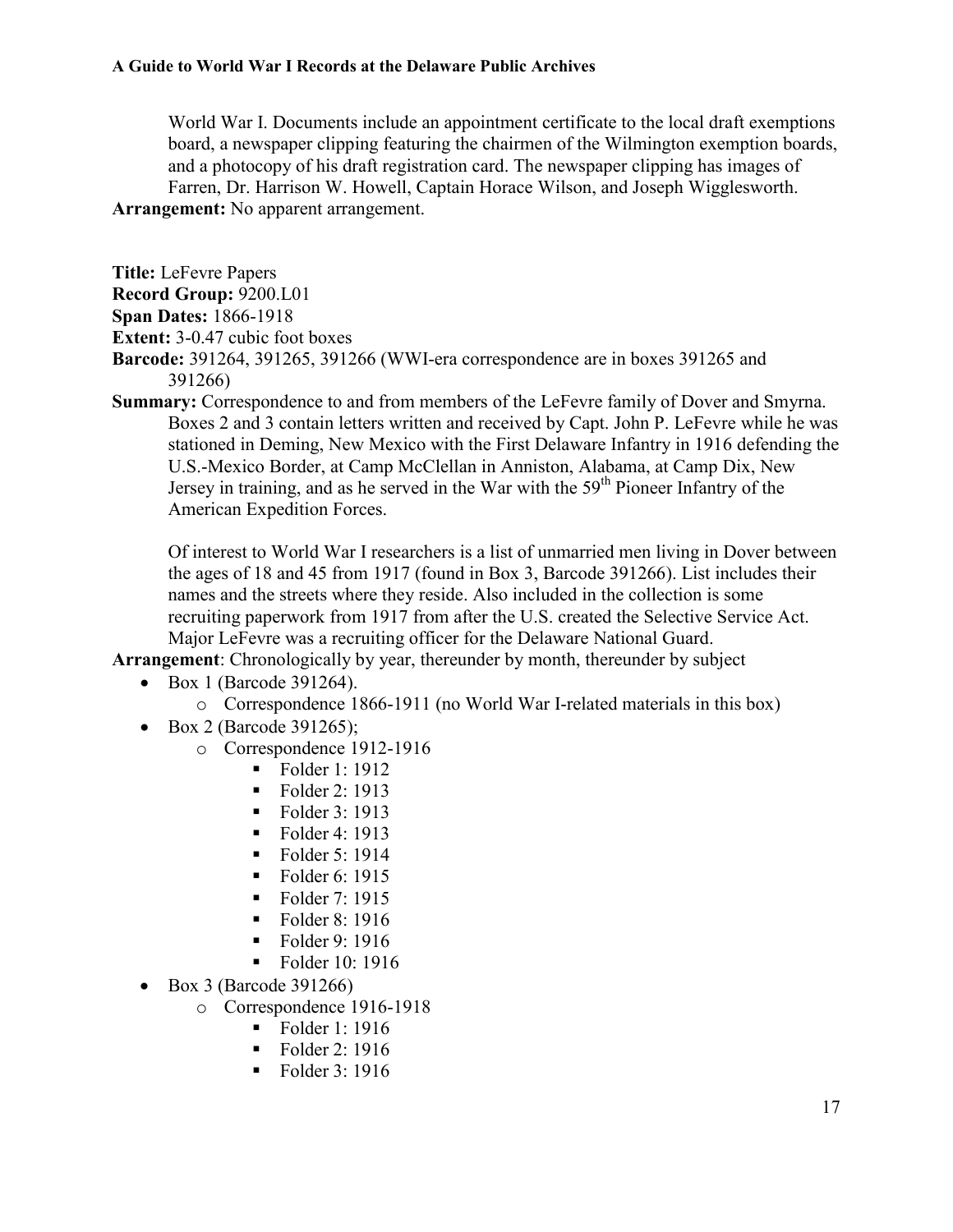- Folder 4: 1917 (Miscellaneous)
- Folder 5: 1917 (Miscellaneous)
- Folder 6: 1917
- $\blacksquare$  Folder 7: 1917
- $\blacksquare$  Folder 8: 1918
- Folder 9:  $1918$
- Folder  $10 \cdot 1918$
- Folder 11: 1918

**Title:** Speakman Papers **Record Group:** 9200.S12 **Span Dates:** 1915-1930 **Extent:** 2.12 cubic feet (3-.47 cubic foot boxes, 1 oversized .71 flat box) **Barcode:** 391490, 391491, 391492, 319498

**Summary:** Scrapbooks and albums of correspondence, photographs, postcards, and newspaper clippings relating to Dr. William C. Speakman's service as a dental surgeon at the American Hospital in Paris in the early part of World War I and then later as part of the American Expeditionary Forces' Mobile Hospital in 1917-1918. Dr. William C. Speakman was an 1891 graduate of the University of Pennsylvania's Dental School. After graduating, he established a successful private practice in Wilmington, Delaware, where he worked until volunteering for the American Ambulance Service in Neuilly-Sur-Seine, Paris in 1915, and the Ambulance Service in Arc-en-Barrois, Haute Marne, France in 1916. Once the United States entered the war, Speakman was commissioned as a Major in the U.S. Army Dental Corps and in 1918 was assigned to the Maxillo-Facial Surgery Section of the American Expeditionary Forces, serving with the Mobile Hospital #39. Following the war he was recommissioned in the Dental Reserve Corps as a Lieutenant-Colonel. He died in 1930 of pneumonia and was buried in Arlington National Cemetery.

Collection also includes correspondence to Mrs. Speakman, who was quite involved with the Delaware chapter of the American Red Cross, the War Relief Association, and other aid groups.

**Arrangement:** Collection is arranged in scrapbooks by subject. Some of the scrapbooks have been taken apart, but the files retain original order.

- Box 1 (Barcode 391490):
	- o Scrapbook of letters: Correspondence of Delaware Chapter, American Red Cross, War Relief Committee
	- o Framed photograph of an American Red Cross Ambulance
- Box 2 (Barcode 391491):
	- o Scrapbook of letters: Record of Dr. Speakman's service in France from 1915- 1917.
	- o Scrapbook of letters: Letters of congratulations and correspondence relating to the Legion of Honor and Speakman's service in the U.S. Reserve Corps following the war.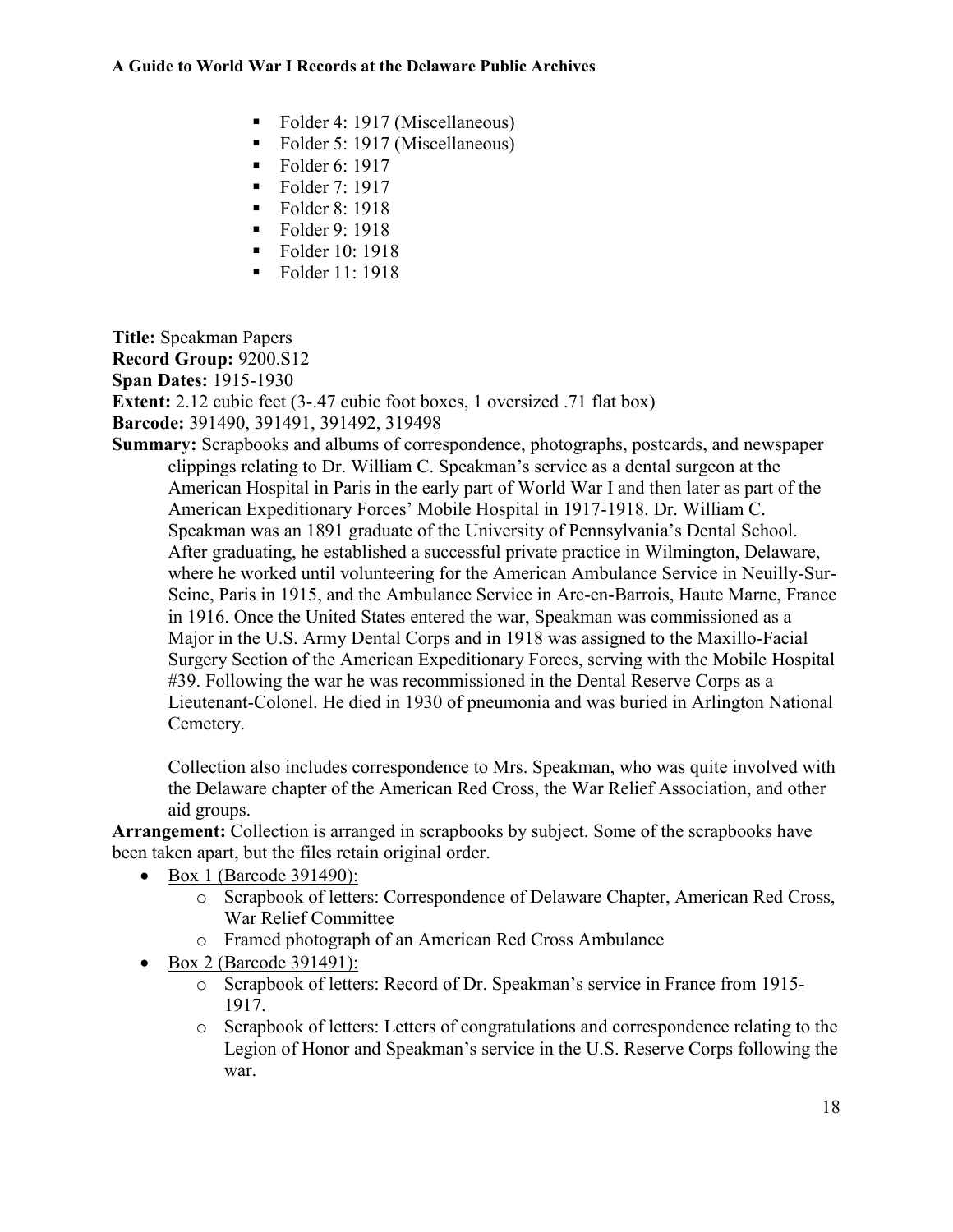- o Scrapbook of Mrs. Speakman's activities including event invitations, menus, and newspaper clippings related to her activities with the American Red Cross.
- o Framed certificate issued to Dr. Speakman for his service in the ambulance for the American Hospital in Paris between July 7 and September 30, 1915
- Box 3 (Barcode 391492):
	- o Miscellaneous letters and a scrapbook relating to activities of the Delaware chapter of the American Red Cross, War Relief Committee
- Box 4 (Barcode 391418) [oversized]:
	- o Scrapbook of newspaper clippings relating to activities of the American Ambulance/American Hospital of Paris beginning in 1914
	- o Scrapbook of personal correspondence to Dr. Speakman
	- o Scrapbook of photographs from Dr. Speakman's voluntary services with the American Ambulance, Wilmington Ambulance,and the U.S. Mobile Hospital, 1915-1918. Also includes some peacetime activities and testimonials
	- o Scrapbook of published World War I post cards.

**Title:** Summers Papers **Record Group:** 9200.S10 **Span Dates:** 1918-1919, 1922 **Extent:** 0.22 cubic feet

**Barcode:** 391336

**Summary:** Primarily records relating to Sergeant Anthony Summers' military service in the 59th Pioneer Infantry during World War I. Records include a diary (kept August through December 1918) and two letters describing his trips to France, impressions of France, the war, and sight-seeing in Paris. Included are photos of Sgt. Summers and the U.S.S. *Leviathan*, the ship he travelled to and from Europe in, printed "Camp Songs for the United States Army and Navy," his draft notice, a company order of recognition of service, manual for the American Expeditionary Forces, and a History of the 59th Pioneer Infantry, 1918-1919.

**Arrangement:** By subject and thereunder chronologically.

**Title:** Women's Liberty Loan Committee **Record Group:** 9200.R09.001 **Span Dates:** 1918-1919 **Creator:** Delaware National Guard Women's Liberty Loan Committee **Extent:** 0.24 cubic feet, 1 bound volume **Barcode:** 390320 **Summary:** Mabel Lloyd Ridgely was the State Chairman of the Woman's Liberty Loan Committee of Delaware. This organization sold bonds to support the war effort during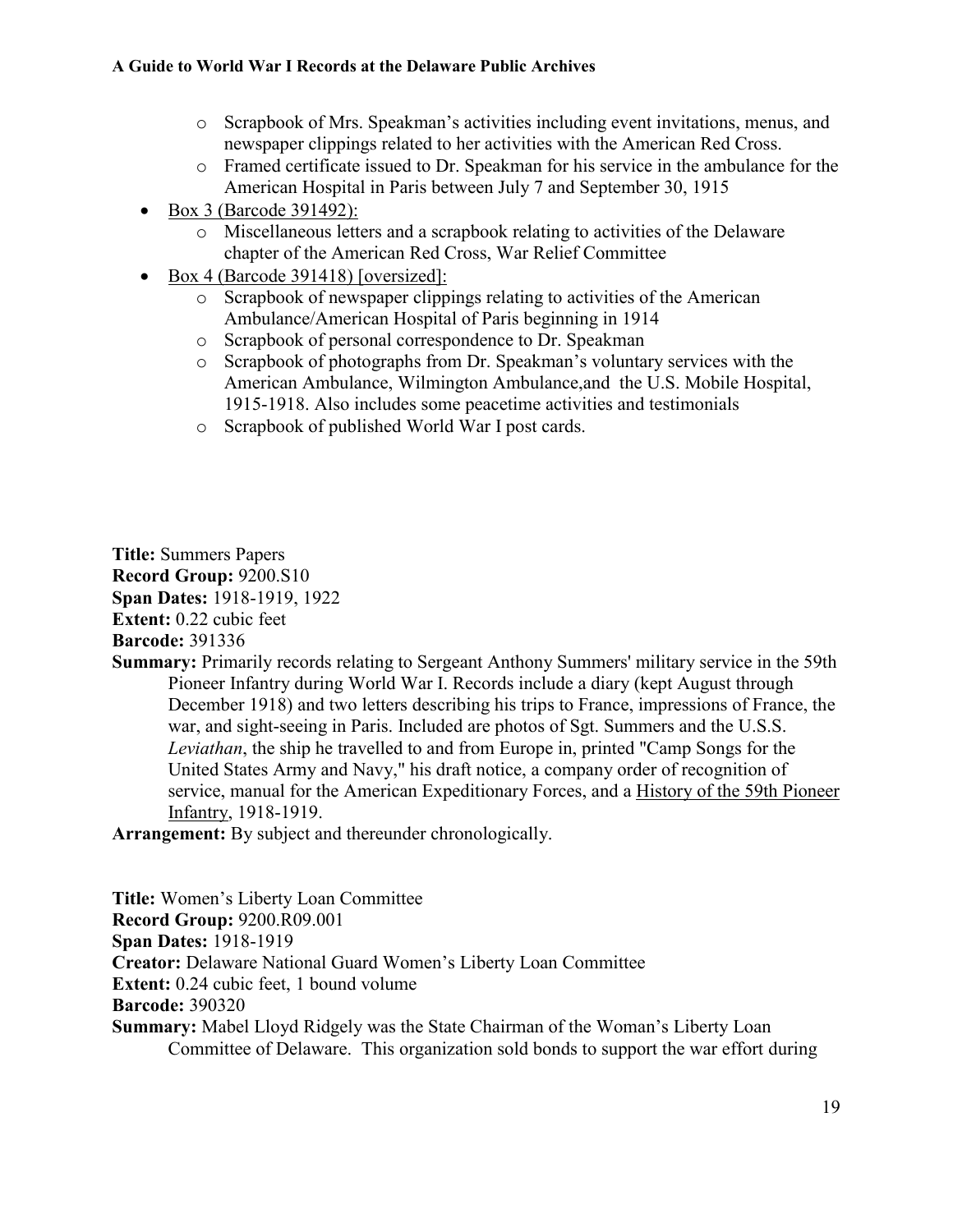World War I. These records include a book and miscellaneous documents of the **Committee** 

 The 1919 book, *The Story of the Liberty Loans* by Labert St. Clair, is a history of the Liberty Loan campaigns. It is heavily illustrated with color reproductions of many of the posters used to advertise the effort. In the book is a handwritten statement of the amount of money raised in Delaware for the third, fourth, and fifth loan drives and the names of the women who were on the executive committee. Documents include a letter from Mrs. Ridgely to Liberty Loan workers in Delaware, "Delaware's Victory Loan Song," donation forms, "Report of the Woman's Liberty Loan Committee of Delaware," and two small posters.

## <span id="page-19-0"></span>**Delaware Agricultural Museum Collection (RG 9050.002)**

**Title:** Bennett and Carey Brothers Cannery Correspondence **Record Group:** RG 9050.002.002

**Extent:** 0.24 ft, 1-0.24 box (3 folders)

**Barcodes:** 535240

**Summary:** Asa Bennett operated a cannery in Frankford, Delaware, primarily canning tomatoes, pears, and other fruits and vegetables. In 1918 the business name was changed to Bennett Canning Company. The correspondence is with customers, suppliers, investors, and equipment manufacturers.

Many of the letters deal with customer orders. Some of the correspondence is with the Army and Navy relating to the purchase of canned food for World War I troops. Coal, sugar, and tin shortages due to the war, drafting exemptions for employees, and war related fund raising are also discussed.

**Arrangement:** Primarily arranged alphabetically by name of correspondent.

- Folder 1: A-G, 1917-1918
- Folder 2: H-R, 1917-1918
- Folder 3: S-Z, 1917-1918

## <span id="page-19-1"></span>**General Reference (RG 9270.001)**

The General Reference collection is a convenience collection that contains materials collected by or deposited with the Delaware Public Archives concerning any topic or person that could be useful for the interpretation of Delaware history. The series does not contain official state records.

**Title:** Delawareans in World War I (General Reference #456 and #456A) **Record Group:** RG 9270.001 **Extent:** 3 folders **Barcodes:** 392377 and 486520 (oversized)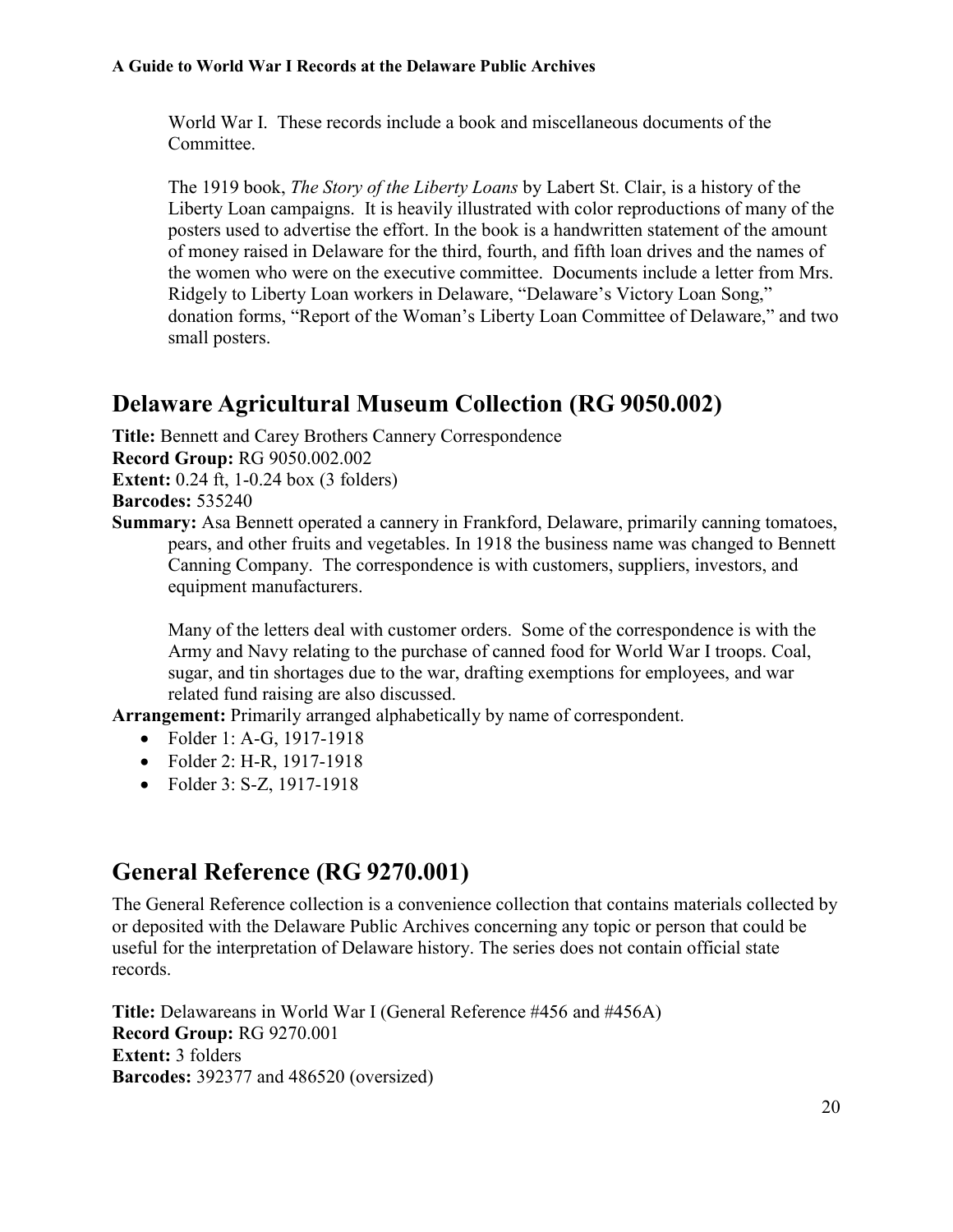**Summary:** Miscellaneous newspaper articles, "Letters from the Front: Edward and Mary Hodgson in World War I," "History of the 59<sup>th</sup> Pioneers—Delaware's Own Regiment," list of Delaware Soldiers buried in permanent American Cemeteries in Europe. Contains newspapers, posters, pamphlets, and postcards relating to the 59<sup>th</sup> Pioneer Infantry.

### <span id="page-20-0"></span>**Pamphlet Collection (RG 9270.004)**

A collection of non-state or local governmental publications, including pamphlets, brochures, booklets, magazines, and similar published material that contain information about Delaware.

**Title:** "American Red Cross War Fund Campaign" **Subject:** Health and Welfare **Barcode:** 390507 (Box 2) **Date:** 1917

**Title:** "Complimentary Dinner to the Officers and Men of the Delaware Infantry" **Subject:** Delawareana General **Barcode:** 484186 (Box 5) **Date:** 1917

**Title:** "Win the War – Health Number September" **Subject:** Health and Welfare **Barcode:** 390506 (Box 1) **Date:** 1918

**Title:** "Treasury Dept. Report of National Women's Liberty Loan Committee" **Subject:** Societies and Clubs **Barcode:** 391677 (Box 1) **Date:** 1918

Title: "59<sup>th</sup> Pioneer Infantry, American Expeditionary Forces" **Subject:** Societies and Clubs **Barcode:** 405618 (Box 2) **Date:** 1919

**Title:** "Library and War Memorial for the State of Delaware" **Subject:** Education **Barcode:** 390498 (Box 10) **Date:** 1922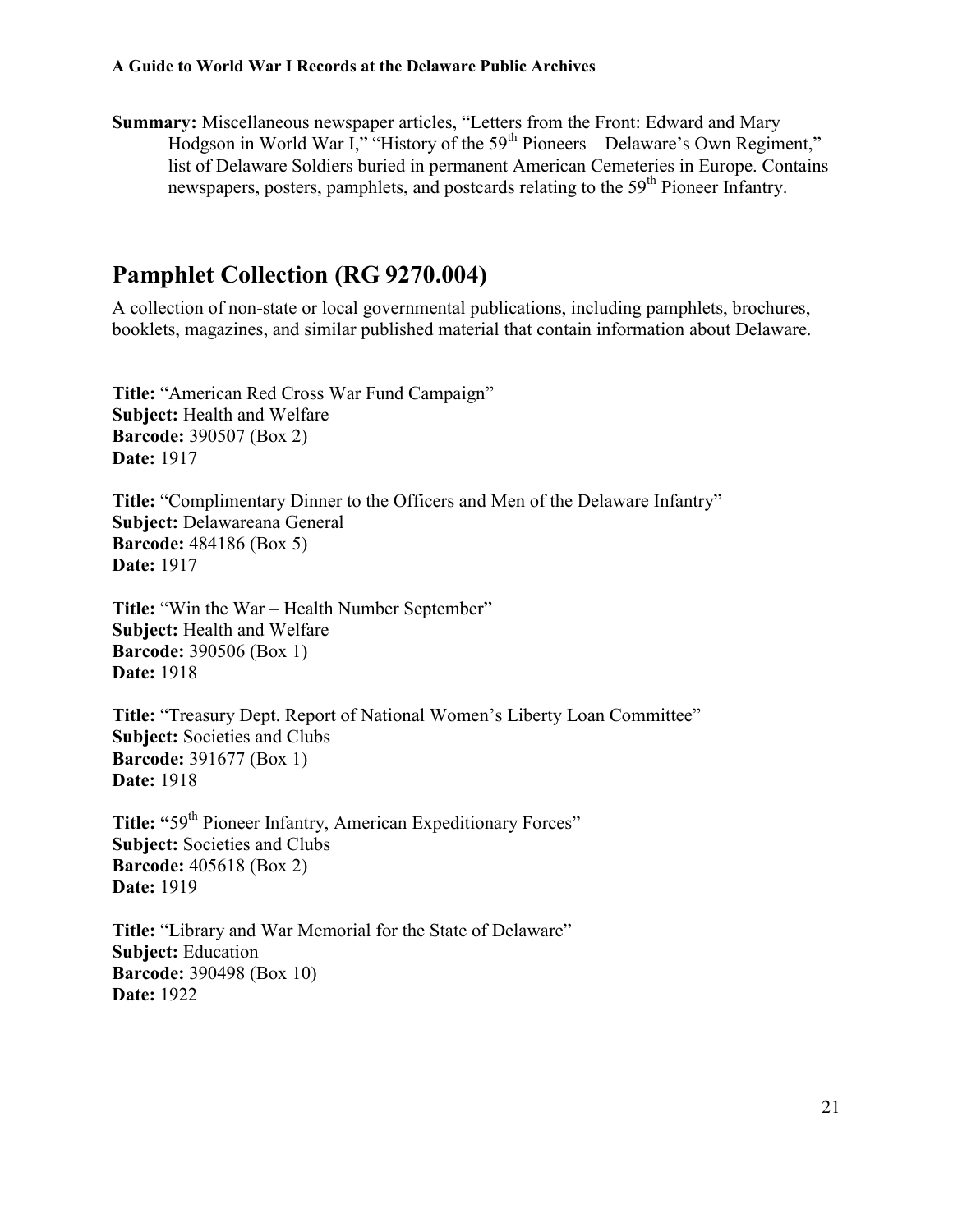## <span id="page-21-0"></span>**Audio Recordings**

**Title:** Address of John G. Townsend, Jr., Governor of Delaware, during World War I **Record Group:** 9014.001 **Span Dates:** Recorded 1947 **Extent:** 1-78 RPM record **Barcode:** 503455 **Summary:** Recording of the Message of Hon. John G. Townsend, Jr. to the Delaware General Assembly Requesting Emergency Powers during World War I. **Note:** Advanced notice is required to access this record.

**Title:** Recording of F. H. Brinkley **Record Group:** 9014.001 **Span Dates:** no date **Extent:** 1-16" record **Barcode:** 409444 **Summary:** Recording relating to World War I **Note:** Advanced notice is required to access this record.

### <span id="page-21-1"></span>**Motion Pictures**

**Title: "**Civil War's End to World War II—Delaware Shifts into Gear: **Record Group:** 8005.046 **Span Dates:** circa 1965 **Extent:** 9.5" Reel **Barcode:** 472861 **Summary:** Motion picture film used within the Delaware school system and/or created by the Department of Education for educational purposes **Note:** Advanced notice is required to access this record.

## <span id="page-21-2"></span>**Prints**

**Title:** Prints and Engravings: War **Record Group:** 9026.001 **Span Dates:** 1787-1974 **Extent:** 1.08 cubic feet, 2 folders

**Barcode:** 508339

- **Summary:** The Prints and Engravings Collection includes a diversity of formats from pen and ink to woodcuts, from lithographs to watercolors and covers a variety of topics. Of interest to this finding aid are two prints from World War I:
	- Mexican Border Conflict (Soldier's Memorial on the Mexican Border, 1916)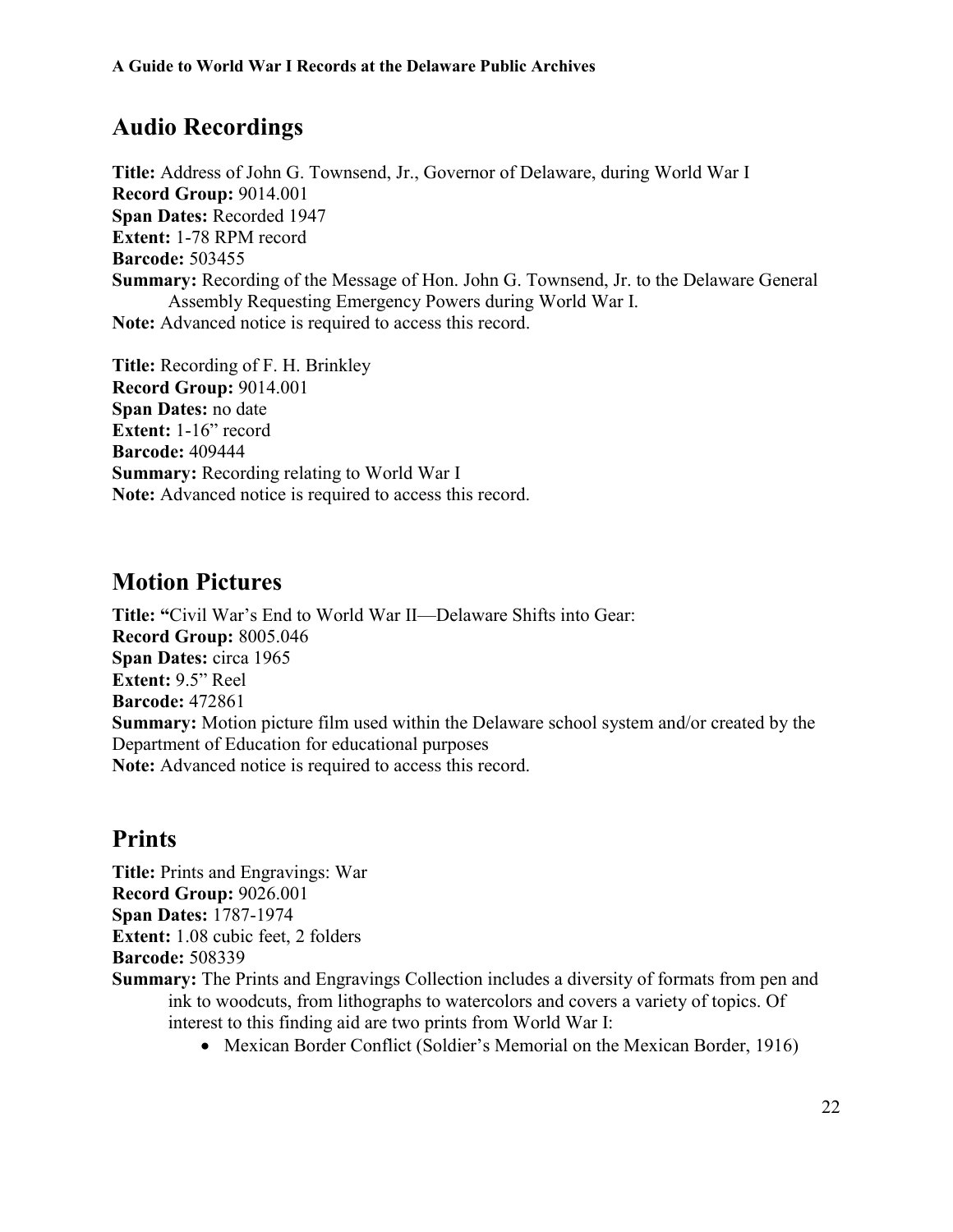- o Roster of men in Co. F of the First Delaware Infantry, National Guard, USA
- Roll of Honor-Service in the World War
	- o Roster of men in Co. G of the First Delaware Infantry who were stationed at Camp McClellan in Anniston, Alabama in October 1917. Includes color images from around camp.

**Arrangement:** Chronologically by subject.

## <span id="page-22-0"></span>**Photographs**

**Title:** General Photograph Collection

**Record Group:** 1325.003.036

**Span Dates:** 1860-2006

**Extent:** 33.51 cubic feet

- **Barcodes:** 346170, 346197, 346205, 346228, 346230, 346231, 346232, 338871, 491663, 516492, 517418, 517176, 523491
- **Summary:** The General Photograph Collection is primarily the result of small donations by individuals or organizations. Due to the nature of the collection, a wide range of subjects and time periods are represented. Subject categories of particular interest for World War I researchers include: Flags/Seals/Symbols, Military, Portraits, Historic Markers, Monuments and Scenes, Business and Industry, Schools. See the photograph index in the Research Room for more detailed descriptions.

**Arrangement:** Arranged alphabetically by subject. Items of particular interest for those researching World War I include:

- Flags, Seals, Symbols:
	- o Box 1 (346205), Folder 3
- Military:
	- o Box 1 (346228), Folder 4
	- o Box 1 (346228), Folder 6
	- o Map Drawer, Oversized folder Barcode: 516492
- Business and Industry:
	- o Box 2 (346197), Folder 2
- Portraits:
	- o Box 2 (346230), Folder 2
	- o Box 3 (346231), Folder 2
	- o Box 3 (346231), Folder 10
	- o Box 4 (346232), Folder 8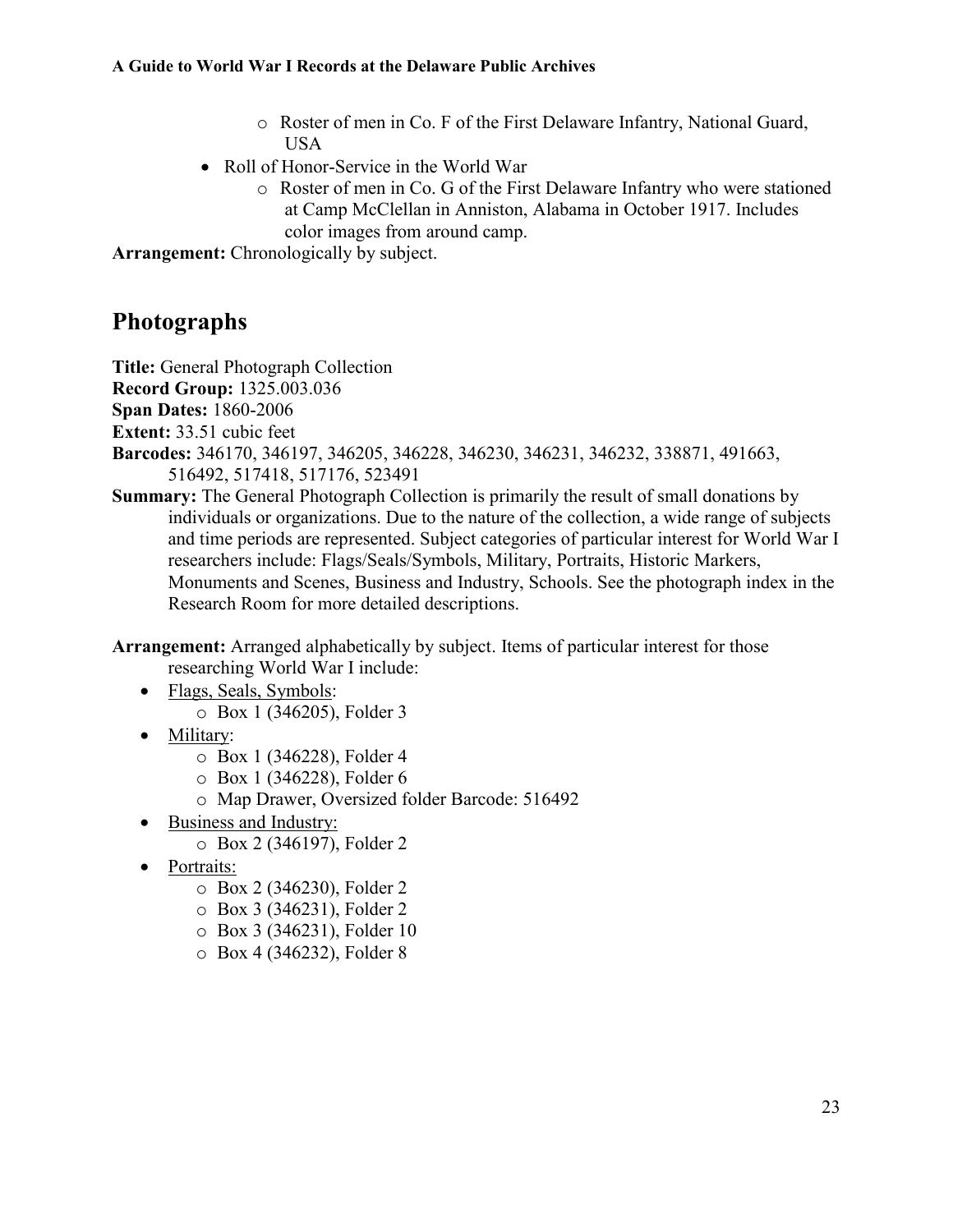**Title:** Delaware in World War II Photograph Collection

**Record Group:** 1325.003.206

**Span Dates:** 1938-1945

**Extent:** 4.4 cubic feet. 3 photographs relate to World War I

**Barcodes:** 346170, 338871, 523491

- **Summary:** Governor Walter W. Bacon authorized the Public Archives Commission to collect historical materials that would document Delaware's participation in World War II. The photographs obtained document the military bases, servicemen, National Guard activities, and various civilian war efforts. A small portion of the collection relates to World War I, mostly images of servicemen who served in that war.
- **Arrangement:** The collection is divided into three subgroups and arranged by subject: Military Home Front; Civilian Home Front; and Delaware Life, 1938-43. Prints and negatives, although filed separately, are numbered No. 1 through 3298. Items of particular interest to World War I researchers include:
	- Historic Markers, Monuments, and Scenes
		- o Box 15 (Barcode: 338871), Folder 13
			- $\blacksquare$  Mr. and Mrs. Howard Jester compile names of 59<sup>th</sup> Pioneer Regiment Veterans
	- Delawareans in China, Burma and Indian
		- o Box 1 (Barcode: 346170), Folder 9
			- Dr. Carl Rees of Newark, Civilian technical advisor, 14<sup>th</sup> Air Force, China, WWI Veteran, University of Delaware professor
	- Servicemen's Portraits—Skelly through Snyder
		- o Box 5 (Barcode: 523491), Folder 14
			- Dyersburg Army Air Base, TN; fighting crew member of the army's powerful and best known airplane is Second Lt. Robert Skerry of Wilmington; aboard Flying Fortress; Commanding officer is Col. E. Kennedy, WWI pilot

**Title:** Delaware's Role in World War II

**Record Group:** 1325.003.205

**Span Dates:** 1938-1945

**Extent:** 4.4 cubic feet, 2 boxes relate to World War I

**Barcode:** 346170 and 523491

- **Summary:** Photographs collected for use in the book, *Delaware's Role in World War II,* written by William H. Conner and Leon deValinger, Jr. It was published by the Public Archives Commission in 1955. The book photos include views of the Delaware National Guard, military bases in the state, Delaware servicemen and servicewomen in various theaters of war, and civilian efforts on the home front.
- **Arrangement:** Photos used in the book arranged numerically by photo number and military personnel arranged alphabetically by name. Items of particular interest to World War I researchers include: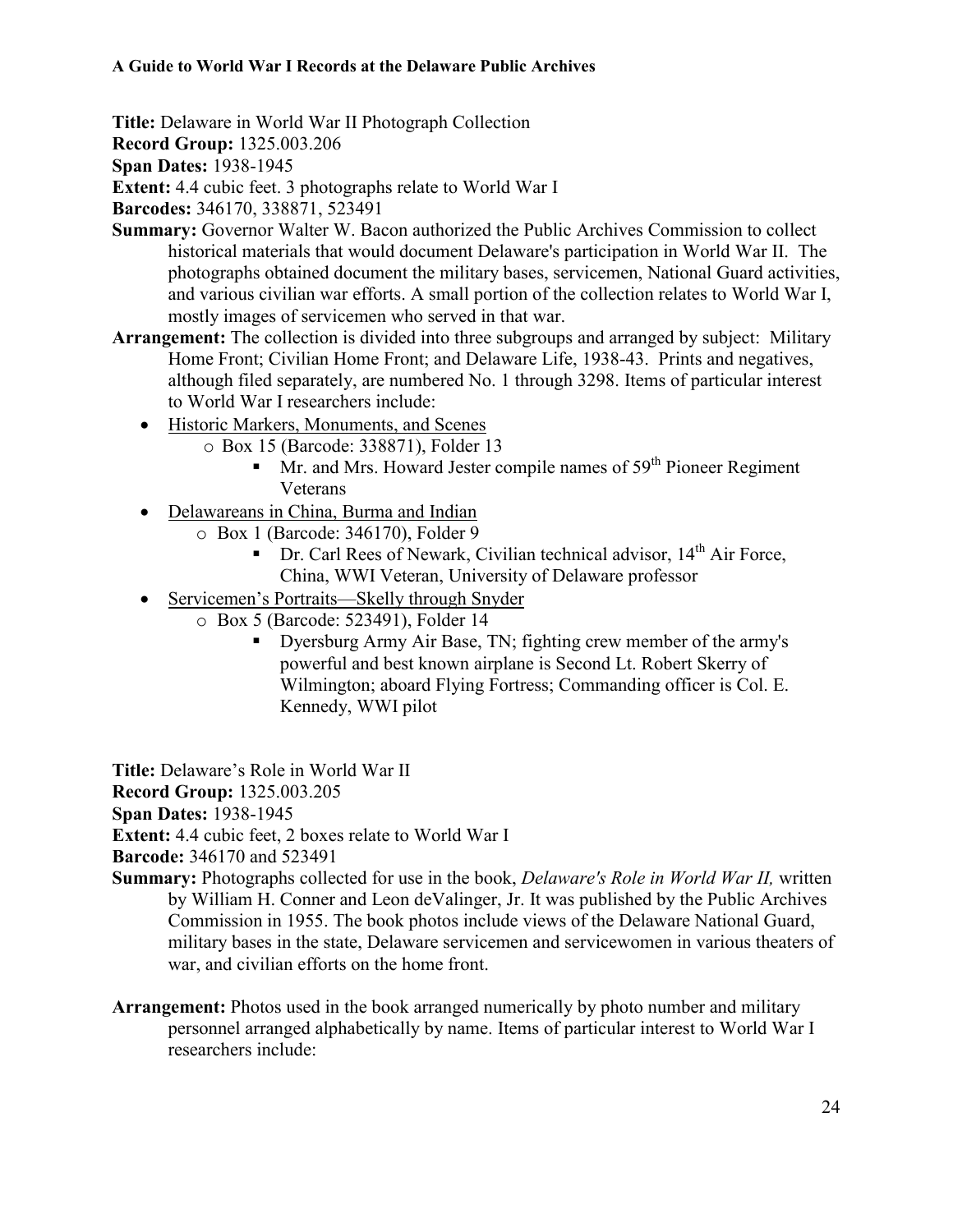- Delawareans in China, Burma and India
	- o Box 1 (Barcode 346170), Folder 9
		- Dr. Carl Rees, Newark, civilian technical advisor, 14th Air Force, China, WWI veteran, University of Delaware professor (Official Air Force photo)
- Servicemen's Portraits: Skelly-Snyder
	- o Box 5 (Barcode 523491), Folder 14
		- Dyersburg Army Air Base, TN; fighting crew member of the army's powerful and best known airplane is Second Lt. Robert Skerry of Wilmington; aboard Flying Fortress; Commanding officer is Col. E. Kennedy, WWI pilot

**Title:** Board of Agriculture Glass Negative Collection

**Record Group:** 1380.006

**Span Dates:** 1922-1936

**Extent:** 3 reels of microfilm

- Location: Cabinet 3, Drawer 9. The glass negatives have also been digitized and are available online through the Delaware Heritage Collection.
- **Summary:** Although the State Board of Agriculture was mainly responsible for the protection and promotion of agriculture in the state, its Bureau of Markets was also involved with promoting the economic development of Delaware. The staff photographer, Roydon L. Hammond, traveled the state between 1922 and 1938 to photograph local scenes, buildings, and agricultural subjects that were later used in promotional materials. The majority of the photographs are agriculture-related, and there are only a few World War I-related images.
- **Arrangement:** Original numerical arrangement of the collection has been retained. Images relating to World War I are:
	- Walter L. Fox: Image numbers 120-123.
- **Note:** Images in the glass negative collection must be viewed on microfilm or online through the Delaware Heritage Collection.

**Title:** Delaware State News Photograph Collection

**Record Group:** 9210.001.013

**Span Dates:** 1965-1998, Photos from 1993.

**Barcode:** 508707 and 508712

**Summary:** Photographs taken by staff photographers for use in Delaware's daily down-state newspaper. Images relating to World War I are:

- Image of Dr. Winston F. Lumsden walking near a memorial plaque for Private Clarence Vinson, a World War I soldier killed on November 3, 1918 in France. Photo by Kevin Heslin. (Barcode: 508707)
- Image of World War I veteran Dana J. Pyle speaking to Dover High School Students. Photo by Kevin Heslin (Barcode: 508712)

**Arrangement:** Alphabetically by name.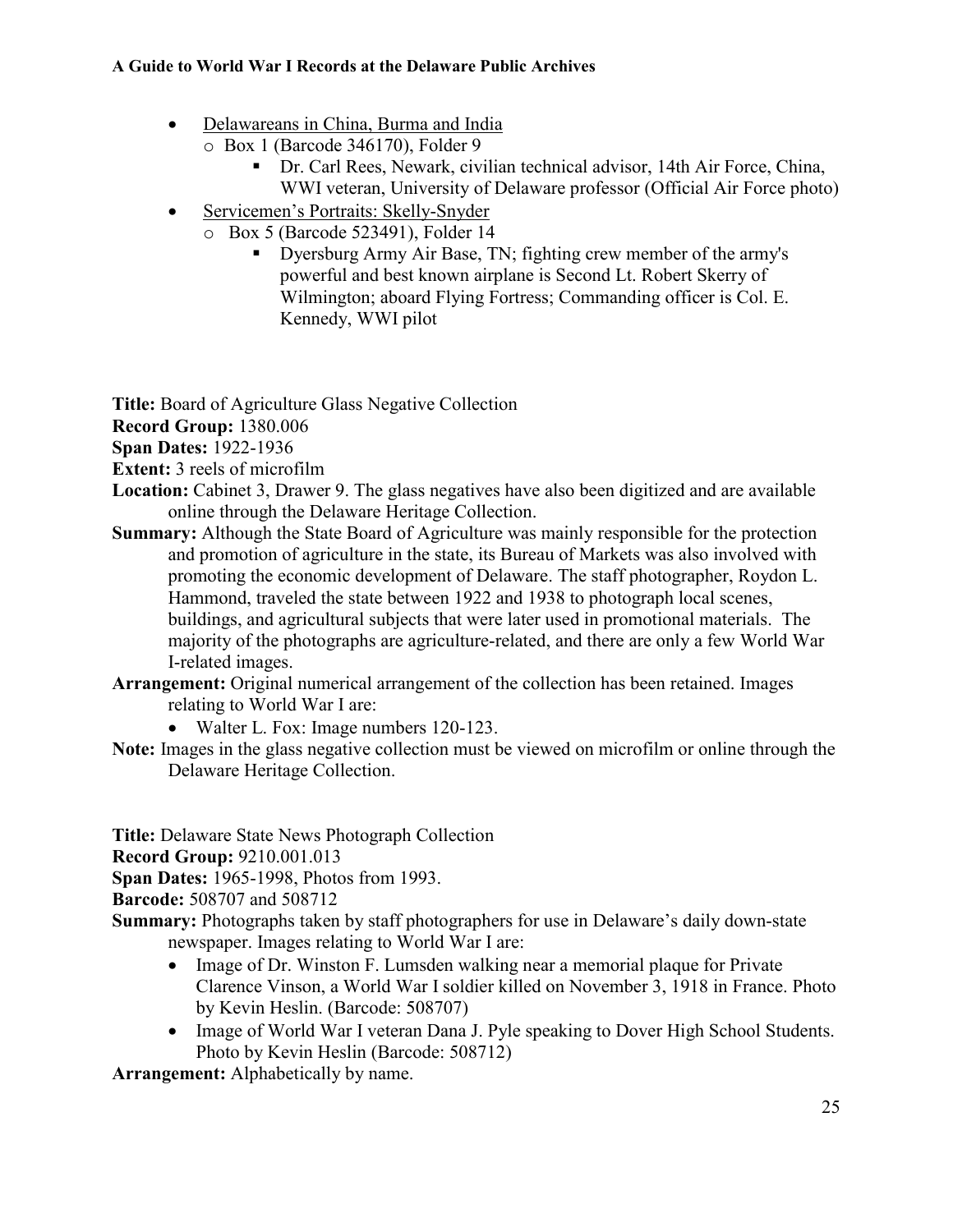**Title:** Frank R. Zebley General Photograph Collection (unprocessed) **Record Group:** 9015.001.003 **Span Dates:** 1908-1954

**Extent:** 2.08 cubic feet

**Barcode:** 346274

**Summary:** Contains images of Wilmington draft boards and draftees (including African-American draftees), trains of draftees departing Wilmington, a wartime parade sponsored by the Harlan Company, and of the 1918 Peace Parade (Armistice celebration parade held in Wilmington.

**Arrangement:** Collection is unprocessed. Contact photo archivist for access.

**Title:** Jackson and Sharp Photograph Collection

**Record Group:** 9015.002.001

**Span Dates:** 1869-1946

**Extent:** 31.68 cf

- **Location:** Images have been digitized and can be accessed through the Delaware Heritage Collection online.
- **Summary:** The Jackson and Sharp Photograph Collection was founded in January 1863 by Job H. Jackson and Jacob F. Sharpe to manufacture railroad cars. The company soon became one of the leading employers in Wilmington and one of the leading car manufacturers in the world. Although known primarily for luxury cars, Jackson and Sharp also constructed streetcars and ships. They photographed each car and ship for documentation purposes. A few of the images relate to World War I:
	- Naval Craft-World War I and II
		- o Sub Chaser (8 images)
	- Equipment-Export:
		- o Industrial flat car, French or English War Department. Narrow gauge trench service for carrying large shells in World War I
	- Equipment-Domestic:
		- o Truck with carrier. French artillery gun truck for narrow gauge trench service, used to carry heavy guns to emplacements near the front in World War I.

**Arrangement:** Arranged alphabetically by type of car, ship or item, and thereunder, generally but not always, chronologically by date of manufacture.

**Title:** Howard W. T. Purnell Photograph Collection (Military)

**Record Group:** 9015.003.001

**Span Dates:** 1860-1963

**Extent:** 2 boxes of photos

- **Barcode:** 346141 (Box 65: Subject: Local Events to Military, World War I) and 346109 (Box 16: Places: Laurel-Local Events to Schools)
- **Summary:** Harold W.T. Purnell (1896-1965) was born and lived most of his life in Georgetown, Delaware. After taking over his father's hardware store, he became a prominent merchant and civil leader. He was involved in many local and state organizations. Most notably, he served as a state senator from 1938 to 1946 and was president pro tem from 1942-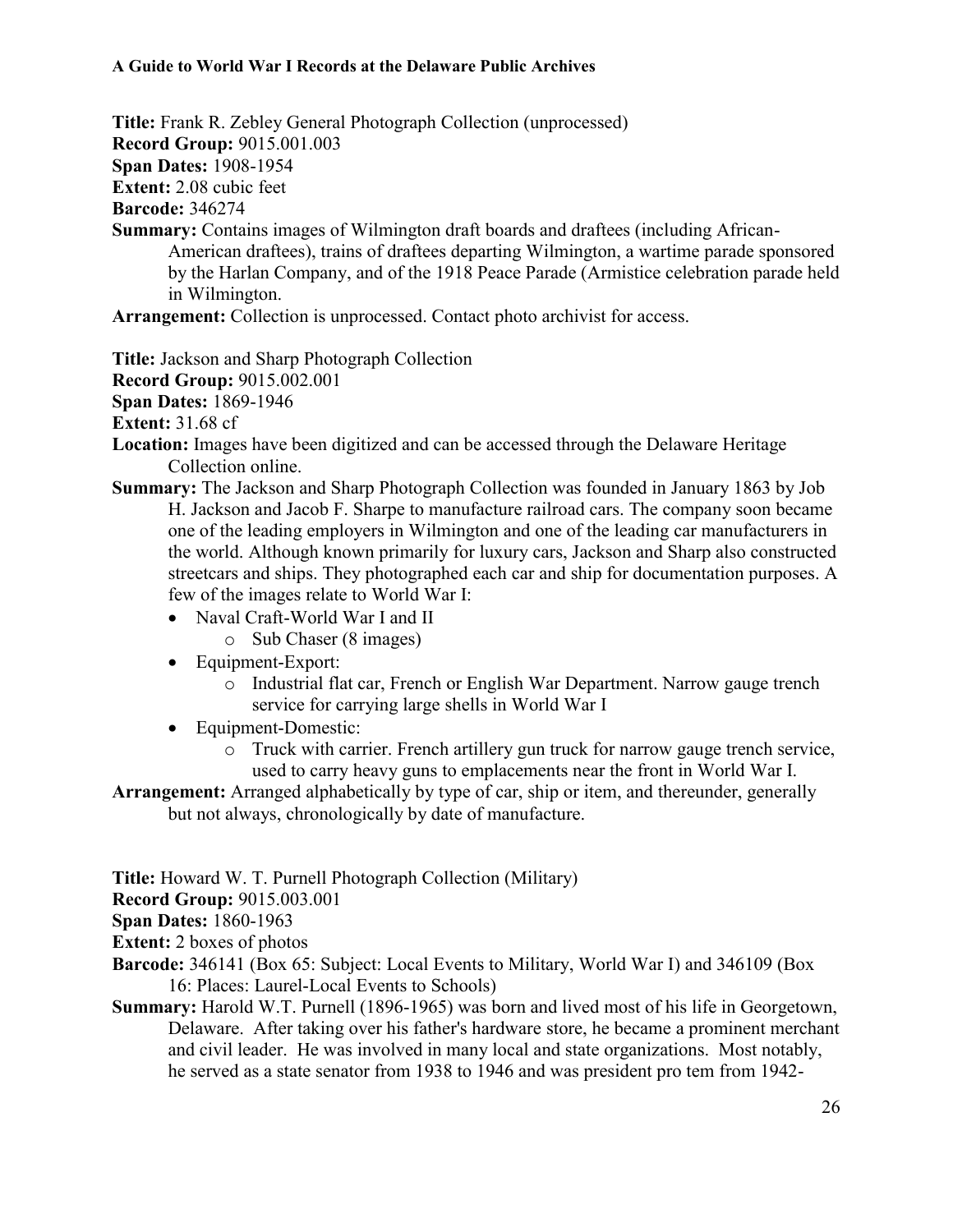1946. Mr. Purnell's love of history was also manifested by his collecting hobbies, especially his efforts to save historical photographs. Over thirty Delaware photographers and many from out of state are represented in the collection.

**Arrangement:** Photographs have been arranged by subject. Subject photos represent unidentified locations and have been arranged under broad subject headings such as agriculture, organizations, business and industries, houses, local events, military, recreation, schools, and transportation.

Geographical location subject headings are arranged alphabetically by the name of the town and thereunder alphabetically by subject. Portraits are divided into families, groups, individuals, and weddings and subdivided into identified, arranged alphabetically, and unidentified, arranged by broad time periods. Subjects are arranged alphabetically by subject heading. The albums and family photos are arranged alphabetically by family name with unidentified albums and photos at the end.

**Title:** *The Whale* Photograph Collection

**Record Group:** 9210.042

**Span Dates:** 1975-1996

**Extent:** 16.34 cubic feet (43 - 0.38 boxes), 1 box relates to World War I

**Barcode:** 517176

**Summary:** Photographs taken for use in *The Whale*, a weekly Lewes newspaper. Major subjects include beaches, Big Thursday, birds, boardwalk, boats, Christmas, Halloween, fires, local sports, houses, lifeguard olympics, lighthouses, Nanticoke Indians, parades, Punkin Chunkin, Lewes, Rehoboth, Rehoboth Art League, restaurants, Return Day, sand castle contest, schools, Delaware State Fair, and surfing.

**Arrangement:** Partly arranged chronologically by date of newspaper, 1975-1978, 1980-1982, 1984, 1994. Part arranged alphabetically by subject or name of person, 1975-1996.

- People: Steen through Voshell (Barcode 517176)
	- o Louis Szymanski of Pot Nets Post State Commander of VFW 1945-1946, a World War I veteran

### <span id="page-26-0"></span>**Newspapers from the World War I Era**

(available on microfilm in the Mabel Lloyd Ridgely Research Room):

*Delaware State News.* 1912-1956. (RG 9210.003) *Middletown Transcript*. 1915-1916, 1917, 1918, 1919-1920. (RG 9211.07) *Milford Chronicle.* 1915-1916, 1917-1918. (RG 9210.001) *Milton Times*. 1914. (RG 9210) *Smyrna Times*. 1913-1916, 1916-1919. (RG 9210.014) *Wilmingon Lokal Anzieger & Freie Presse.* 1914. (RG 9211.071)